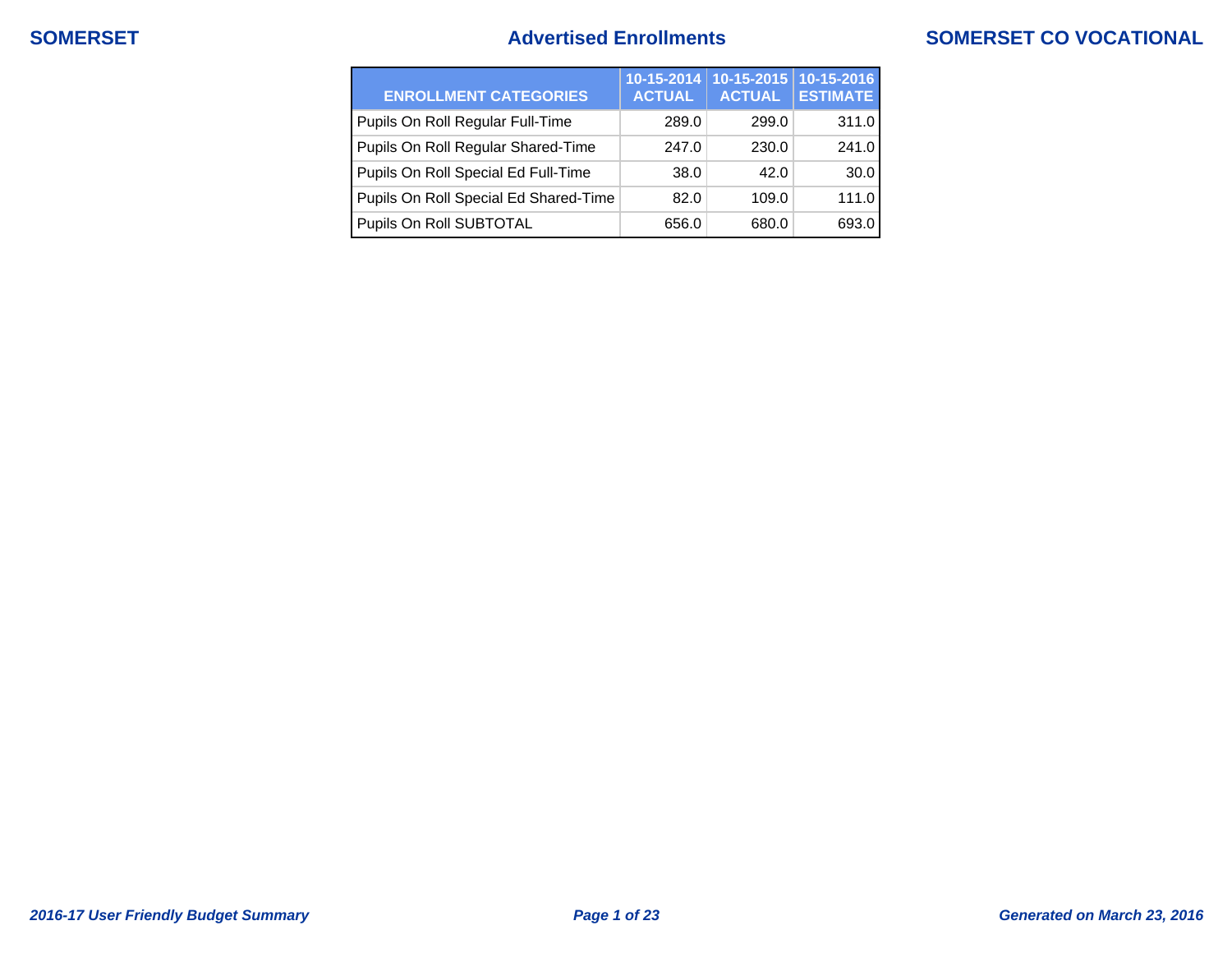## **SOMERSET Advertised Revenues SOMERSET CO VOCATIONAL**

| <b>Budget Category</b>                          | <b>Account</b> | 2014-15<br><b>Actual</b> | 2015-16<br><b>Revised</b> | 2016-17<br><b>Anticipated</b> |
|-------------------------------------------------|----------------|--------------------------|---------------------------|-------------------------------|
| <b>Operating Budget:</b>                        |                |                          |                           |                               |
| Revenues from Local Sources:                    |                |                          |                           |                               |
| County Tax Levy                                 | 10-1210        | 11,291,923               | 11,642,760                | 11,922,443                    |
| <b>Tuition From LEAs</b>                        | 10-1310        | 1,264,647                | 1,215,738                 | 1,331,450                     |
| Unrestricted Miscellaneous Revenues             | 10-1XXX        | 260,252                  | 133,000                   | 75,750                        |
| Subtotal - Revenues From Local Sources          |                | 12,816,822               | 12,991,498                | 13,329,643                    |
| <b>Revenues from State Sources:</b>             |                |                          |                           |                               |
| <b>Categorical Special Education Aid</b>        | 10-3132        | 293,914                  | 293,914                   | 293,914                       |
| <b>Equalization Aid</b>                         | 10-3176        | 580,221                  | 580,221                   | 580,221                       |
| <b>Categorical Security Aid</b>                 | 10-3177        | 64,725                   | 64,725                    | 64,725                        |
| <b>Adjustment Aid</b>                           | 10-3178        | 475,042                  | 366,426                   | 475,042                       |
| Parcc Readiness Aid                             | 10-3181        |                          | 0                         | 5,020                         |
| Per Pupil Growth Aid                            | 10-3182        |                          | 0                         | 5,020                         |
| Professional Learning Community Aid             | 10-3183        |                          | 0                         | 4,620                         |
| Aid For Adult And Post-Graduate Programs        | 10-3191        | $\mathbf 0$              | 10,547                    | 0                             |
| <b>Other State Aids</b>                         | 10-3XXX        | 10,040                   | 118,656                   | 0                             |
| Subtotal - Revenues From State Sources          |                | 1,423,942                | 1,434,489                 | 1,428,562                     |
| <b>Budgeted Fund Balance - Operating Budget</b> | 10-303         | 501,491                  | 500,000                   | 385,000                       |
| Actual Revenues (Over)/Under Expenditures       |                | $-538,197$               | 0                         | U                             |
| <b>Total Operating Budget</b>                   |                | 14,204,058               | 14,925,987                | 15,143,205                    |
| <b>Grants and Entitlements:</b>                 |                |                          |                           |                               |
| Other Revenue From Local Sources                | 20-1XXX        | 99,077                   | 99,523                    | 98,800                        |
| Total Revenues From Local Sources               | 20-1XXX        | 99,077                   | 99,523                    | 98,800                        |
| <b>Revenues from State Sources:</b>             |                |                          |                           |                               |
| <b>Other Restricted Entitlements</b>            | 20-32XX        | 499,890                  | 492,977                   | 492,977                       |
| <b>Total Revenues From State Sources</b>        |                | 499,890                  | 492,977                   | 492,977                       |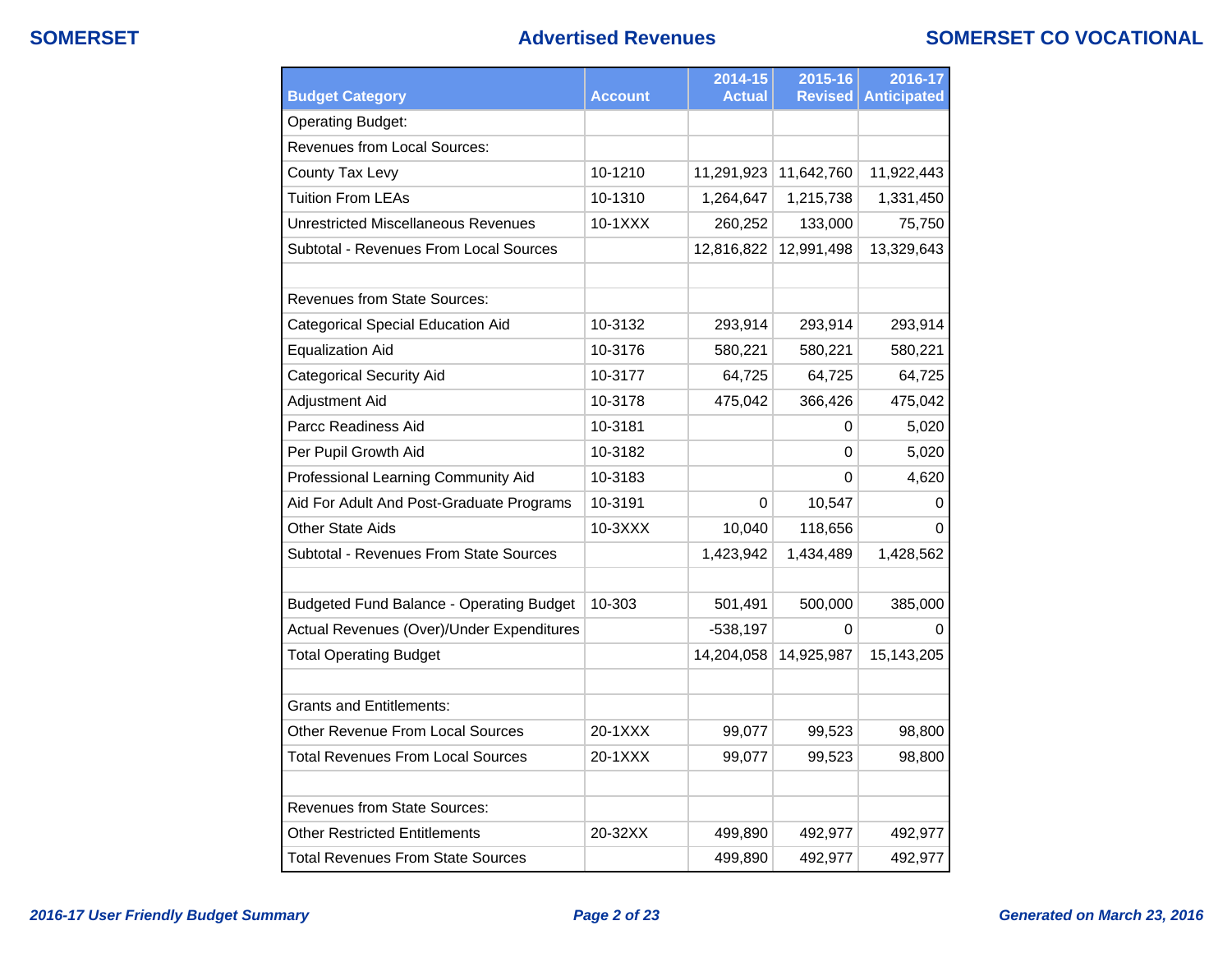## **SOMERSET Advertised Revenues SOMERSET CO VOCATIONAL**

| <b>Budget Category</b>                         | <b>Account</b> | 2014-15<br><b>Actual</b> | 2015-16<br><b>Revised</b> | 2016-17<br><b>Anticipated</b> |
|------------------------------------------------|----------------|--------------------------|---------------------------|-------------------------------|
|                                                |                |                          |                           |                               |
| <b>Revenues from Federal Sources:</b>          |                |                          |                           |                               |
| Title I                                        | 20-4411-4416   | 60,082                   | 61,836                    | 61,836                        |
| Title II                                       | 20-4451-4455   | 10,782                   | 10,833                    | 10,833                        |
| I.D.E.A. Part B (Handicapped)                  | 20-4420-4429   | 116,550                  | 112,880                   | 112,880                       |
| <b>Vocational Education</b>                    | 20-4430        | 320,828                  | 263,262                   | 263,262                       |
| <b>Total Revenues From Federal Sources</b>     |                | 508,242                  | 448,811                   | 448,811                       |
| <b>Total Grants And Entitlements</b>           |                | 1,107,209                | 1,041,311                 | 1,040,588                     |
| <b>Total Revenues/Sources</b>                  |                | 15,311,267               | 15.967.298                | 16,183,793                    |
| <b>Total Revenues/Sources Net of Transfers</b> |                | 15,311,267               | 15,967,298                | 16,183,793                    |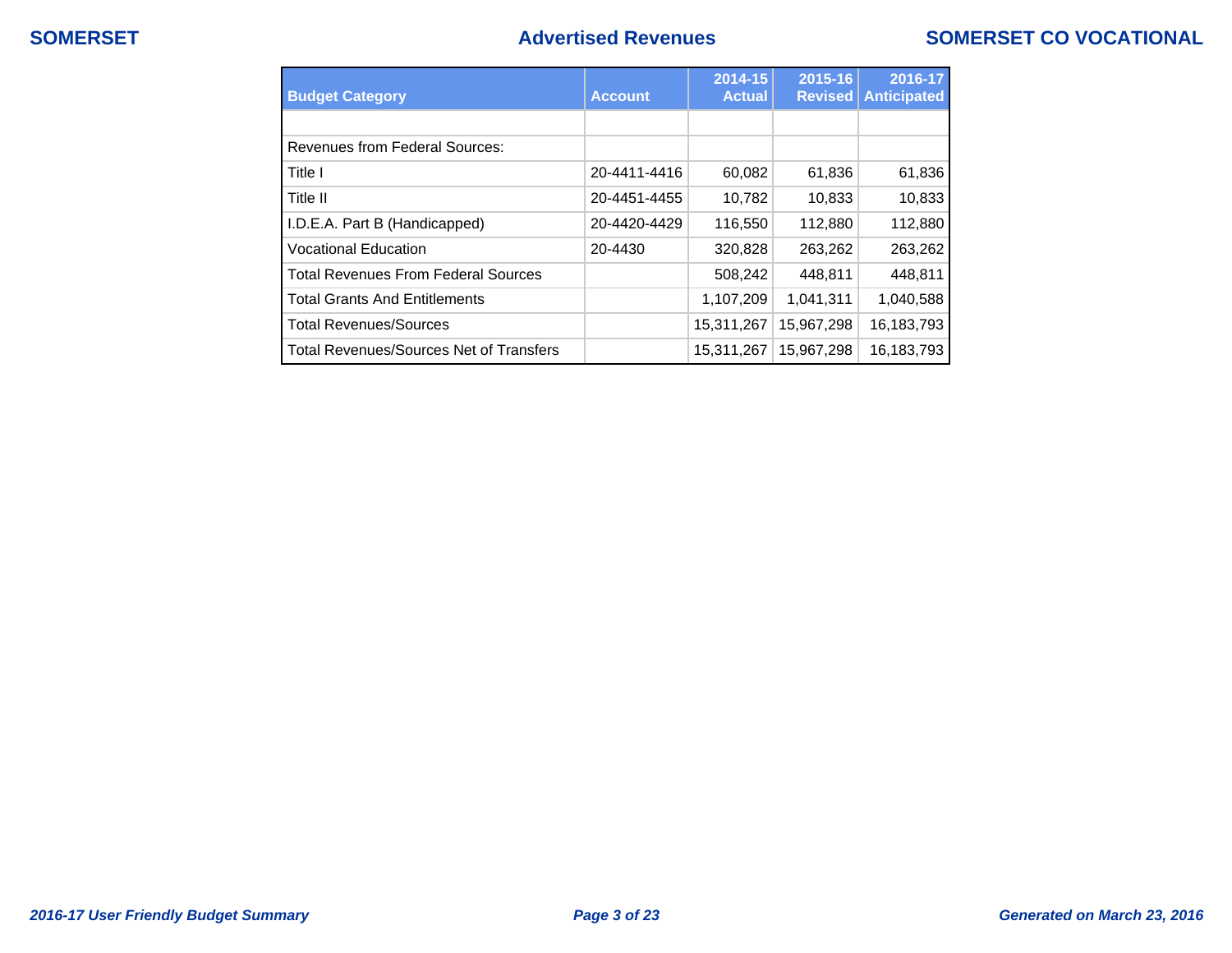# **SOMERSET Advertised Appropriations SOMERSET CO VOCATIONAL**

|                                                 |                | 2014-15       | 2015-16        | 2016-17            |
|-------------------------------------------------|----------------|---------------|----------------|--------------------|
| <b>Budget Category</b>                          | <b>Account</b> | <b>Actual</b> | <b>Revised</b> | <b>Anticipated</b> |
|                                                 |                |               |                |                    |
| <b>General Current Expense:</b>                 |                |               |                |                    |
| Instruction:                                    |                |               |                |                    |
| Regular Programs - Instruction                  | 11-1XX-100-XXX | 1,714,345     | 1,861,246      | 1,884,162          |
| <b>Basic Skills/Remedial - Instruction</b>      | 11-230-100-XXX | 9,203         | 8,400          | 0                  |
| <b>Bilingual Education - Instruction</b>        | 11-240-100-XXX | 12,128        | 6,400          | $\Omega$           |
| <b>Vocational Programs</b>                      | 11-3XX-100-XXX | 3,507,016     | 3,735,111      | 3,795,950          |
| School-Spon. Co/Extra Curr. Actvts. - Inst      | 11-401-100-XXX | 67,861        | 70,390         | 75,025             |
| School-Sponsored Athletics - Instruction        | 11-402-100-XXX | 92,859        | 95,142         | 103,273            |
| <b>Support Services:</b>                        |                |               |                |                    |
| Undist. Expenditures - Health Services          | 11-000-213-XXX | 178,483       | 187,105        | 188,498            |
| Undist. Expend.-Speech, OT, PT And Related Svcs | 11-000-216-XXX | 0             | 3,666          | 4,500              |
| Undist. Expenditures - Guidance                 | 11-000-218-XXX | 622,163       | 742,154        | 786,511            |
| Undist. Expenditures - Child Study Teams        | 11-000-219-XXX | 178,245       | 240,169        | 240,750            |
| Undist. Expend.-Improv. Of Inst. Serv.          | 11-000-221-XXX | 281,242       | 164,297        | 170,262            |
| Undist. Expend.-Edu. Media Serv./Library        | 11-000-222-XXX | 156,474       | 61,216         | 62,097             |
| Undist. Expend.-Instr. Staff Training Serv.     | 11-000-223-XXX | 89,113        | 109,916        | 68,550             |
| Undist. Expend.-Support Serv.-Gen. Admin.       | 11-000-230-XXX | 515,879       | 556,202        | 699,170            |
| Undist. Expend.-Support Serv.-School Admin.     | 11-000-240-XXX | 773,040       | 833,012        | 871,737            |
| Undist. Expend. - Central Services              | 11-000-251-XXX | 396,257       | 402,552        | 393,481            |
| Undist. Expend. - Admin. Info Technology        | 11-000-252-XXX | 360,870       | 459,212        | 454,805            |
| Undist. Expend.-Oper. And Maint. Of Plant Serv. | 11-000-26X-XXX | 2,380,018     | 2,434,502      | 2,335,123          |
| Undist. Expend.-Student Transportation Serv.    | 11-000-270-XXX | 71,764        | 108,717        | 100,984            |
| Personal Services - Employee Benefits           | 11-XXX-XXX-2XX | 2,576,051     | 2,647,282      | 2,782,939          |
| <b>Total Undistributed Expenditures</b>         |                | 8,579,599     | 8,950,002      | 9,159,407          |
| <b>Total General Current Expense</b>            |                | 13,983,011    | 14,726,691     | 15,017,817         |
| <b>Capital Expenditures:</b>                    |                |               |                |                    |
| Equipment                                       | 12-XXX-XXX-730 | 0             | 19,000         | 105,000            |
| Facilities Acquisition And Const. Serv.         | 12-000-400-XXX | 161,340       | 128,389        | 20,388             |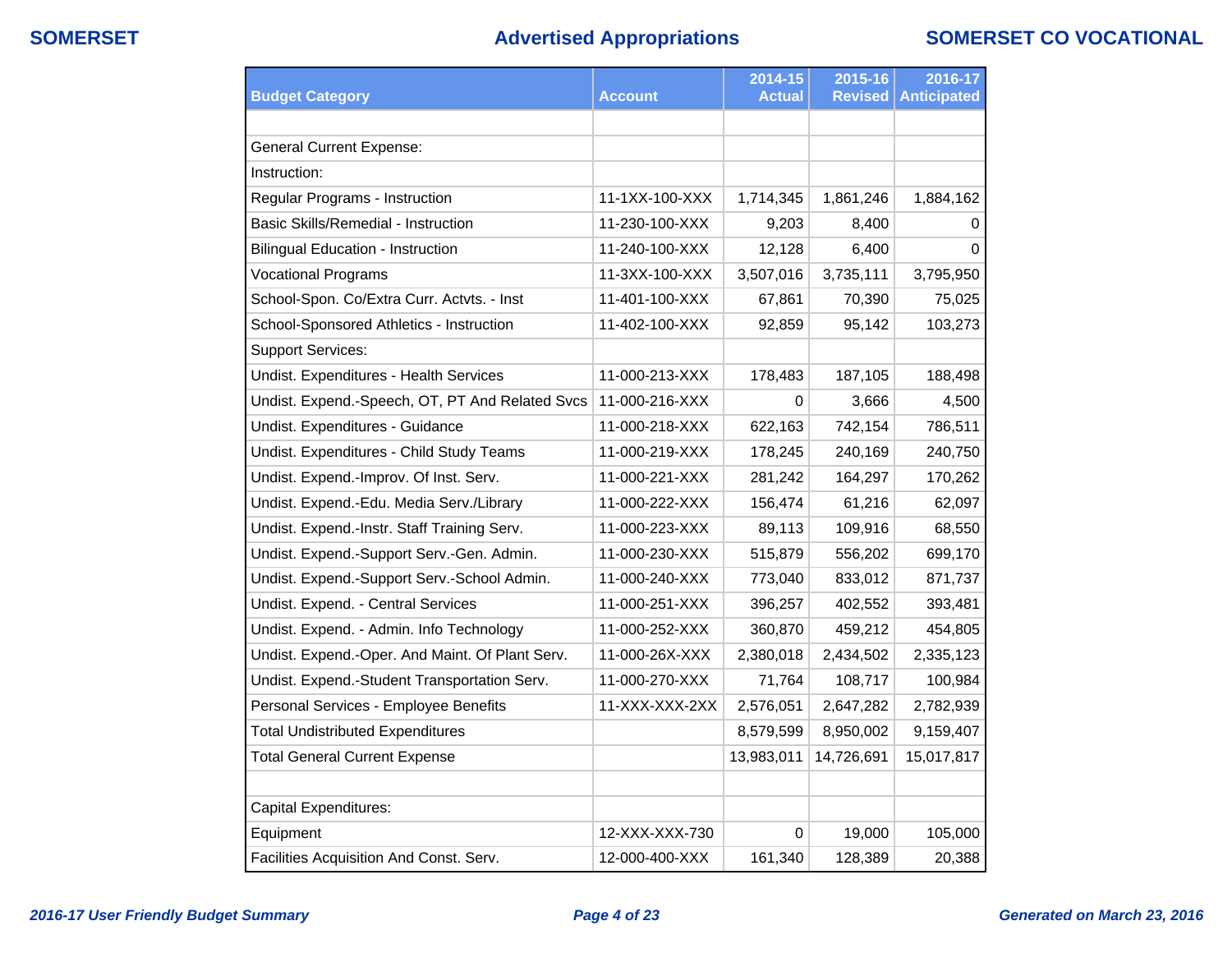## **SOMERSET Advertised Appropriations SOMERSET CO VOCATIONAL**

|                                            |                | 2014-15       | 2015-16        | 2016-17            |
|--------------------------------------------|----------------|---------------|----------------|--------------------|
| <b>Budget Category</b>                     | <b>Account</b> | <b>Actual</b> | <b>Revised</b> | <b>Anticipated</b> |
| <b>Total Capital Outlay</b>                |                | 161,340       | 147,389        | 125,388            |
|                                            |                |               |                |                    |
| Special Schools:                           |                |               |                |                    |
| Summer School:                             |                |               |                |                    |
| Summer School - Instruction                | 13-422-100-XXX | 59,707        | 51,907         | $\Omega$           |
| <b>Total Summer School</b>                 | 13-422-X00-XXX | 59,707        | 51,907         | $\Omega$           |
| <b>Total Special Schools</b>               | 13-XXX-XXX-XXX | 59,707        | 51,907         | $\Omega$           |
| <b>General Fund Grand Total</b>            |                | 14,204,058    | 14,925,987     | 15,143,205         |
|                                            |                |               |                |                    |
| <b>Special Grants and Entitlements:</b>    |                |               |                |                    |
| Local Projects                             | 20-XXX-XXX-XXX | 99,077        | 99,523         | 98,800             |
| Other State Projects:                      |                |               |                |                    |
| Other                                      | 20-XXX-XXX-XXX | 499,890       | 492,977        | 492,977            |
| <b>Total Other State Projects</b>          |                | 499,890       | 492,977        | 492,977            |
| <b>Total State Projects</b>                | 20-XXX-XXX-XXX | 499,890       | 492,977        | 492,977            |
| Federal Projects:                          |                |               |                |                    |
| Title I                                    | 20-XXX-XXX-XXX | 60,082        | 61,836         | 61,836             |
| Title II                                   | 20-XXX-XXX-XXX | 10,782        | 10,833         | 10,833             |
| I.D.E.A. Part B (Handicapped)              | 20-XXX-XXX-XXX | 116,550       | 112,880        | 112,880            |
| <b>Vocational Education</b>                | 20-XXX-XXX-XXX | 320,828       | 263,262        | 263,262            |
| <b>Total Federal Projects</b>              | 20-XXX-XXX-XXX | 508,242       | 448,811        | 448,811            |
| <b>Total Special Revenue Funds</b>         |                | 1,107,209     | 1,041,311      | 1,040,588          |
| <b>Total Expenditures/Appropriations</b>   |                | 15,311,267    | 15,967,298     | 16,183,793         |
| <b>Total Expenditures Net of Transfers</b> |                | 15,311,267    | 15,967,298     | 16,183,793         |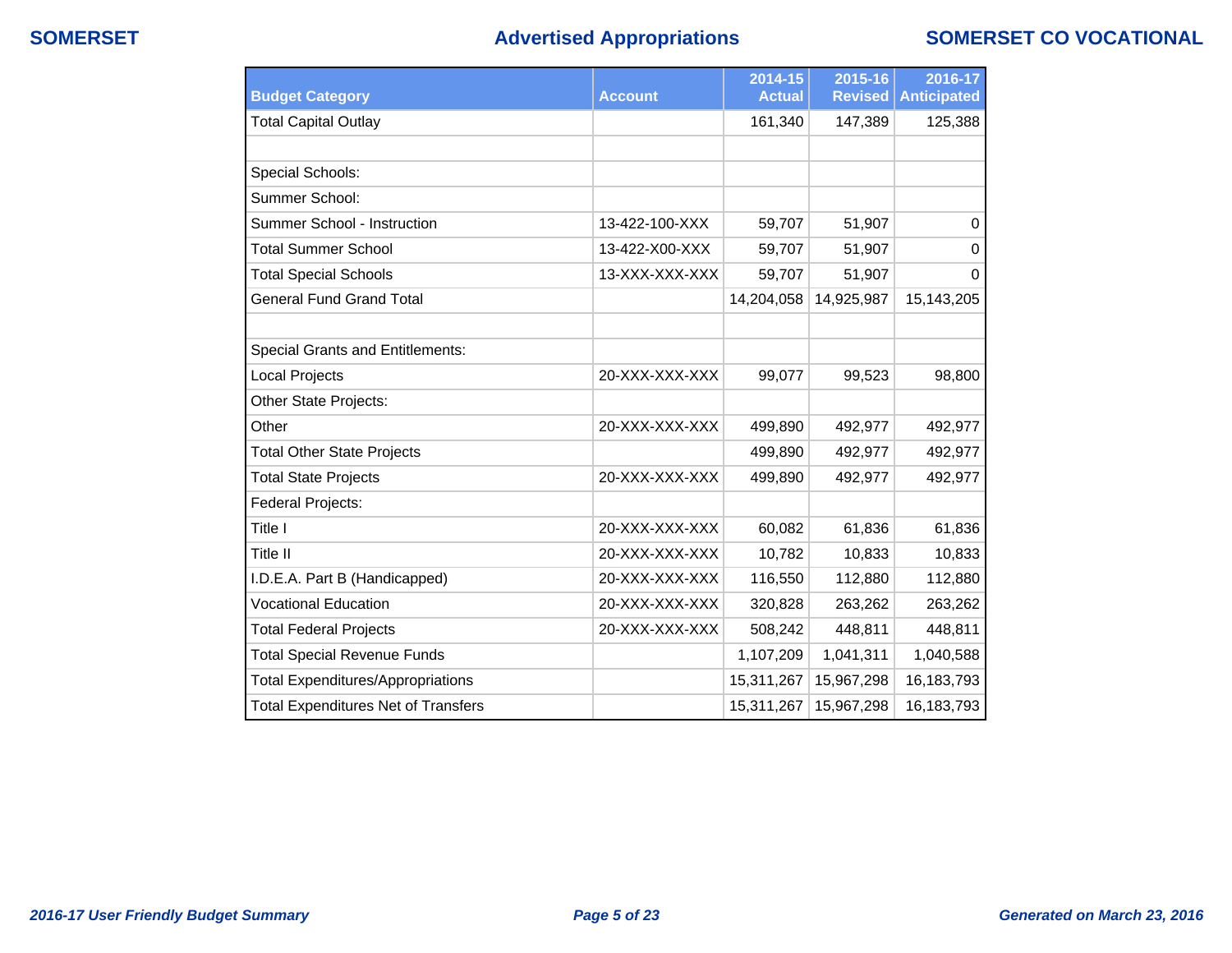## **SOMERSET Advertised Recapitulation of Balances SOMERSET CO VOCATIONAL**

|                                                                    | <b>Audited</b><br><b>Balance</b> | <b>Audited</b><br><b>Balance</b> | <b>Estimated</b><br><b>Balance</b> | <b>Estimated</b><br><b>Balance</b> |
|--------------------------------------------------------------------|----------------------------------|----------------------------------|------------------------------------|------------------------------------|
| <b>Budget Category</b>                                             | 6-30-2014                        | 6-30-2015                        | 6-30-2016                          | 6-30-2017                          |
| Unrestricted:                                                      |                                  |                                  |                                    |                                    |
| --General Operating Budget                                         | 853,662                          | 1,178,195                        | 852,244                            | 681,834                            |
| --Repayment of Debt                                                |                                  | 0                                |                                    |                                    |
| Restricted for Specific Purposes - General Operating Budget:       |                                  |                                  |                                    |                                    |
| --Capital Reserve                                                  | 0                                | 0                                | 0                                  | $\Omega$                           |
| --Adult Education Programs                                         | 0                                | 0                                | 0                                  | 0                                  |
| --Maintenance Reserve                                              | 0                                | 0                                | 0                                  | 0                                  |
| --Legal Reserve                                                    | 675,540                          | 388,639                          | 214,590                            | $\Omega$                           |
| --Tuition Reserve                                                  |                                  | 0                                |                                    |                                    |
| --Current Expense Emergency Reserve                                | 0                                | 0                                |                                    |                                    |
| --Impact Aid Reserve for General Expenses (Sections 8002 and 8003) | 0                                | 0                                |                                    |                                    |
| --Impact Aid Reserve for Capital Expenses (Sections 8007 and 8008) | 0                                | 0                                |                                    |                                    |
| Repayment of Debt:                                                 |                                  |                                  |                                    |                                    |
| --Restricted for Repayment of Debt                                 | 0                                | 0                                |                                    |                                    |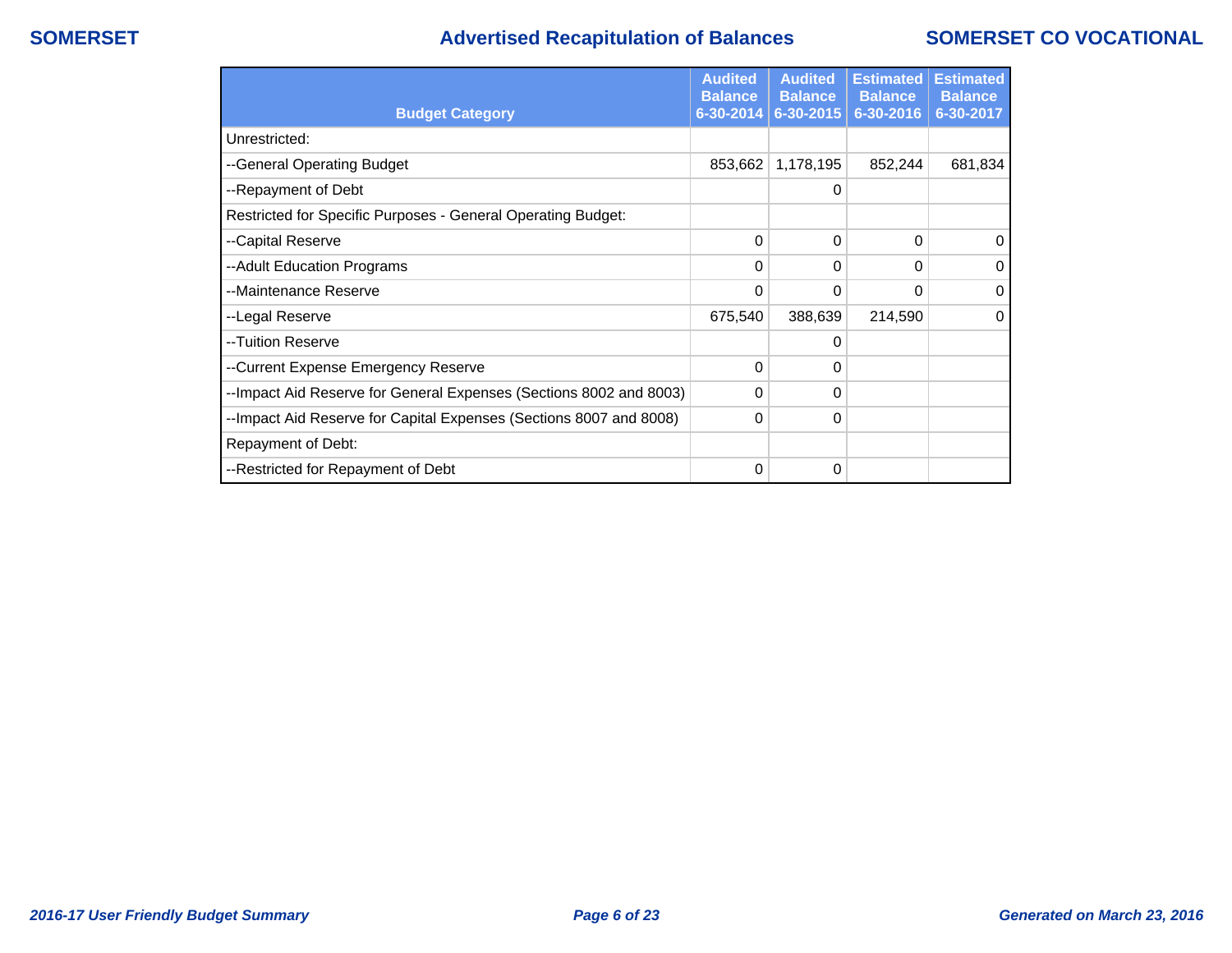## **SOMERSET Advertised Per Pupil Cost Calculations SOMERSET CO VOCATIONAL**

| <b>Per Pupil Cost Calculations</b>                | $2013 - 14$<br><b>Actual</b><br><b>Costs</b> | 2014-15<br><b>Actual</b><br><b>Costs</b> | 2015-16<br><b>Original</b><br><b>Budget</b> | 2015-16<br><b>Revised</b><br><b>Budget</b> | 2016-17<br><b>Proposed</b><br><b>Budget</b> |
|---------------------------------------------------|----------------------------------------------|------------------------------------------|---------------------------------------------|--------------------------------------------|---------------------------------------------|
| <b>Total Budgetary Comparative Per Pupil Cost</b> | \$25,814                                     | \$28,230                                 | \$28,403                                    | \$28,614                                   | \$28,853                                    |
| Total Classroom Instruction                       | \$12,313                                     | \$13,379                                 | \$13,764                                    | \$13,800                                   | \$13,898                                    |
| <b>Classroom-Salaries and Benefits</b>            | \$11,045                                     | \$11,695                                 | \$12,358                                    | \$12,350                                   | \$12,281                                    |
| Classroom-General Supplies and Textbooks          | \$1,111                                      | \$928                                    | \$826                                       | \$821                                      | \$808                                       |
| Classroom-Purchased Services                      | \$158                                        | \$757                                    | \$580                                       | \$628                                      | \$809                                       |
| <b>Total Support Services</b>                     | \$3,256                                      | \$3,929                                  | \$3,908                                     | \$3,746                                    | \$3,768                                     |
| Support Services-Salaries and Benefits            | \$2,968                                      | \$3,729                                  | \$3,665                                     | \$3,479                                    | \$3,485                                     |
| <b>Total Administrative Costs</b>                 | \$4,176                                      | \$5,180                                  | \$5,154                                     | \$5,434                                    | \$5,798                                     |
| <b>Administration Salaries and Benefits</b>       | \$3,364                                      | \$4,386                                  | \$4,343                                     | \$4,598                                    | \$4,718                                     |
| <b>Total Operations and Maintenance of Plant</b>  | \$5,783                                      | \$5,291                                  | \$5,154                                     | \$5,191                                    | \$4,947                                     |
| Operations and Maintenance-Salaries and Benefits  | \$1,798                                      | \$1,971                                  | \$1,841                                     | \$1,855                                    | \$1,817                                     |
| <b>Board Contribution to Food Services</b>        | \$0                                          | \$0                                      | \$0                                         | \$0                                        | \$0                                         |
| <b>Total Extracurricular Costs</b>                | \$233                                        | \$390                                    | \$367                                       | \$390                                      | \$415                                       |
| <b>Total Equipment Costs</b>                      | \$10                                         | \$0                                      | \$37                                        | \$37                                       | \$203                                       |
| Legal Costs                                       | \$132                                        | \$108                                    | \$148                                       | \$130                                      | \$116                                       |
| Employee Benefits as a percentage of salaries*    | 30.39%                                       | 30.60%                                   | 29.34%                                      | 29.43%                                     | 31.07%                                      |

\*Does not include pension and social security paid by the State on-behalf of the district.

\*\*Federal and State funds in the blended resource school-based budgets.

The information presented in columns 1 through 3 as well as the related descriptions of the per pupil cost calculations are contained in the Taxpayers' Guide to Education Spending (formerly the Comparative Spending Guide) and can be found on the Department of Education's Internet website: http://www.state.nj.us/education/guide/. This publication is also available in the board office and public libraries. The same calculations were performed using the 2015-16 revised appropriations and the 2016-17 budgeted appropriations presented in this advertised budget. Total Budgetary Comparative Per Pupil Cost is defined as current expense exclusive of tuition expenditures, transportation, residential costs, and judgments against the school district. For all years it also includes the restricted entitlement aids. With the exception of Total Equipment Cost, each of the other per pupil cost calculations presented is a component of the total comparative per pupil cost, although all components are not shown.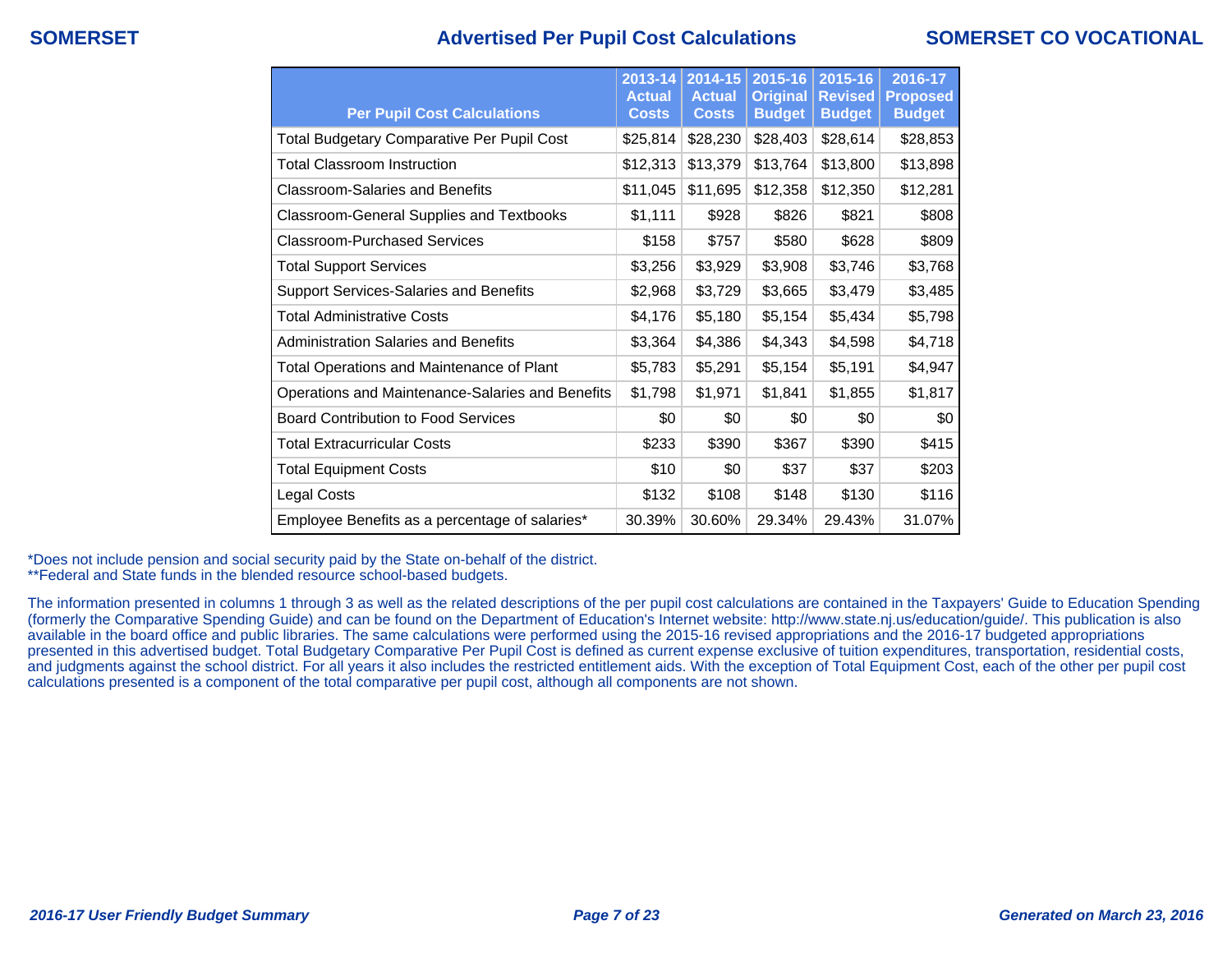# **SOMERSET Unusual Revenues and Appropriations SOMERSET CO VOCATIONAL**

| <b>Line</b><br><b>Item   Number   Source</b> |                                               |               | <b>Amount Explanation</b>                   |
|----------------------------------------------|-----------------------------------------------|---------------|---------------------------------------------|
| 765                                          | Linkages Program                              |               | 492,977 Student Support Program             |
| $ 740\rangle$                                | Somerset County Department of Human Resources |               | 98,800 Twilight Summer Program              |
| 300                                          | <b>RVCC</b>                                   | 75,750   Rent |                                             |
| 88140                                        | NJ Department of Children and Families        |               | 492,977 School Based Youth Services Program |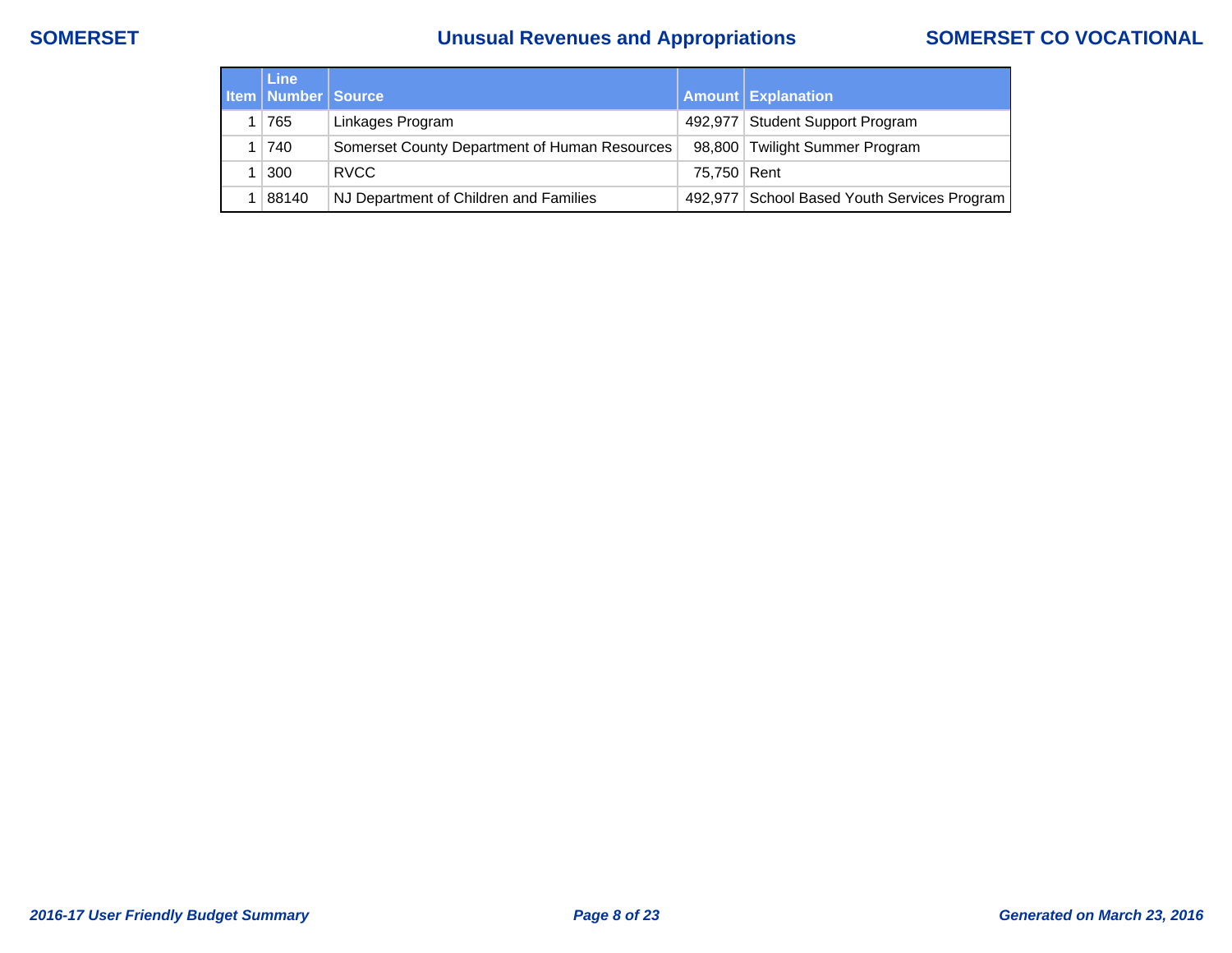## **SOMERSET SOMERSET SOMERSET SOMERSET CO** VOCATIONAL

| <b>Shared Service Category Type</b>                         | <b>Shared Service Category Description</b> | <b>Amount</b><br><b>Saved</b><br>(Optional) |
|-------------------------------------------------------------|--------------------------------------------|---------------------------------------------|
| Recycling                                                   | <b>Somerset County</b>                     | $\Omega$                                    |
| Staffing - Other                                            | Somerset County ESC and RVCC               | 0                                           |
| <b>Others</b>                                               | Snow Removal - Somerset County             | 0                                           |
| Transportation Services, including Fuel Somerset County ESC |                                            | $\Omega$                                    |
| Purchasing                                                  | Somerset County, SCESC, HCESC, MRESC       | 0                                           |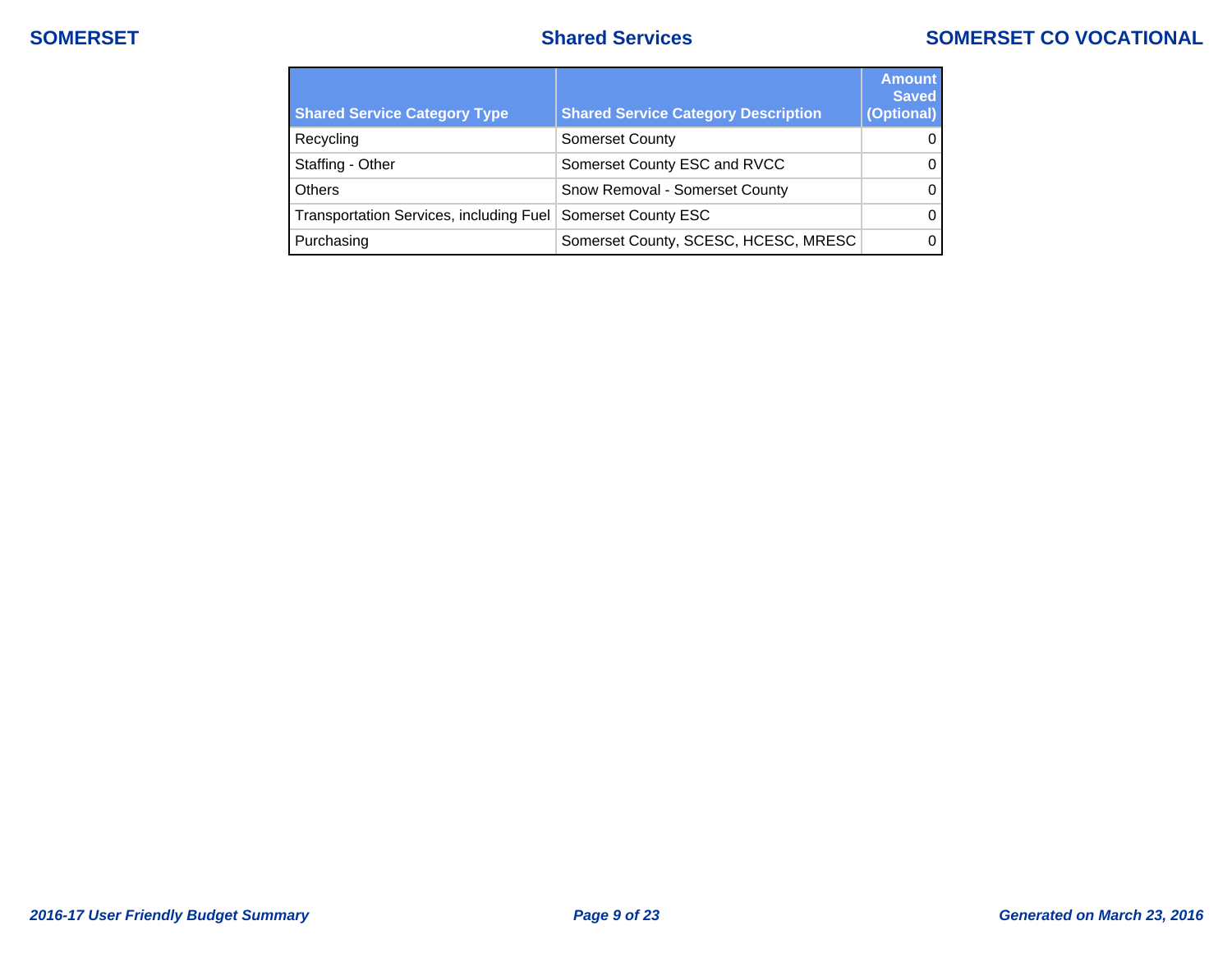### **NAME=ANDREW EBERHARDT**

| <b>CATEGORY</b>                                                                           | <b>MEASURE</b>                |
|-------------------------------------------------------------------------------------------|-------------------------------|
| Job Title                                                                                 | <b>Information Technology</b> |
| Job Title II                                                                              | N/A                           |
| <b>Base Annual Salary Amount</b>                                                          | \$108,120                     |
| Full-Time Equivalent (FTE)                                                                | 1.0                           |
| Shared with Another District?                                                             | N                             |
| <b>Shared County</b>                                                                      |                               |
| <b>Shared District</b>                                                                    |                               |
| <b>Job Title Other District</b>                                                           |                               |
| Member of Collective Bargaining Unit (CBU)?                                               | <sup>N</sup>                  |
| Beginning Date of Contract                                                                | 07/01/15                      |
| End Date of Contract                                                                      | 06/30/16                      |
| Contracted Number of Annual Work Days                                                     | 243                           |
| Contracted Number of Annual Vacation Days                                                 | 22                            |
| <b>Contracted Number of Annual Sick Days</b>                                              | 15                            |
| Contracted Number of Annual Personal Days                                                 | 3                             |
| Contracted Number of Annual Consulting Days                                               | 0                             |
| Number of Other Contracted Non-Working Days                                               | 0                             |
| Description of Other Contracted Non-Working Days                                          |                               |
| <b>Total Allowances Amount</b>                                                            | \$600                         |
| <b>Total Bonuses Amount</b>                                                               | \$0                           |
| Total Stipends Amount   \$0                                                               |                               |
| District Contributions Above Teacher Contract for Insurance (Health, Dental, Life, Other) | \$12,432                      |
| District Contributions Above Teacher Contract for Retirement Plans                        | \$0                           |
| Total Contractual Post-Employment Benefit Amount                                          | \$22,901                      |
| Contractual Post-Employment Benefit Description of Payout of Sick days                    | 1 FOR 2/MAX 90 DAYS           |
| Contractual Post-Employment Benefit Description of Payout of Vacation days                | PER DIEM - 1/260 MAX 44 DAYS  |
| Contractual Post-Employment Benefit Description of Payout of Personal days                | <b>CONVERTED TO SICK DAYS</b> |
| Contractual Post-Employment Benefit Description of Other Benefits 1                       |                               |
| Contractual Post-Employment Benefit Description of Other Benefits 2                       |                               |
| Contractual Post-Employment Benefit Description of Other Benefits 3                       |                               |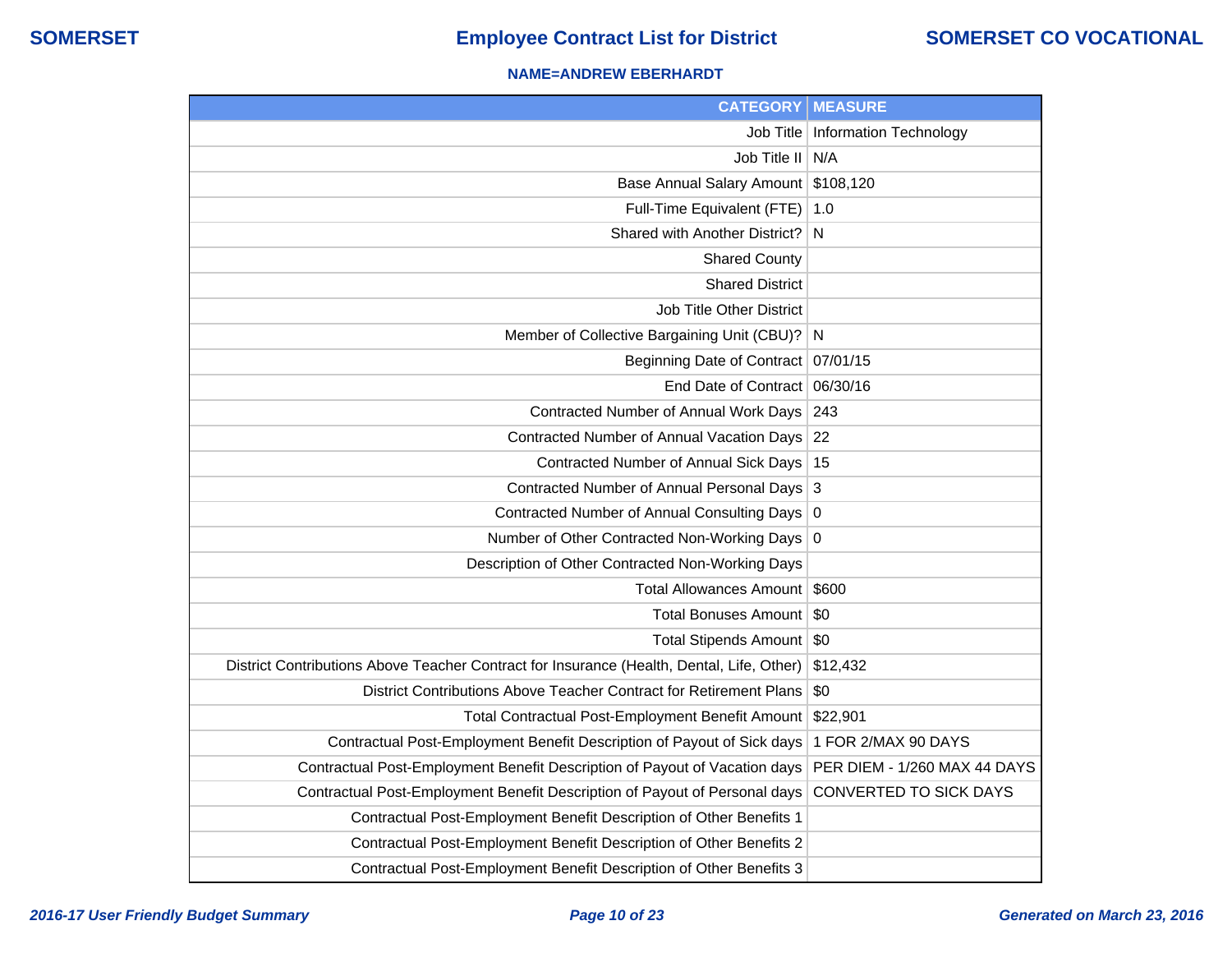### **NAME=ANDREW EBERHARDT**

| <b>CATEGORY   MEASURE</b>                                                                |  |
|------------------------------------------------------------------------------------------|--|
| Total Other/In-Kind Remuneration Amount   \$0                                            |  |
| Description of Other/In-Kind Remuneration Annual Option to Buyback Sick Time in Cash     |  |
| Description of Other/In-Kind Remuneration Annual Option to Buyback Vacation Time in Cash |  |
| Description of Other/In-Kind Remuneration Annual Option to Buyback Personal Time in Cash |  |
| Description of Other/In-Kind Remuneration Annual Option to Other Remuneration 1          |  |
| Description of Other/In-Kind Remuneration Annual Option to Other Remuneration 2          |  |
| Description of Other/In-Kind Remuneration Annual Option to Other Remuneration 3          |  |
| <b>Additional Comment 1</b>                                                              |  |
| <b>Additional Comment 2</b>                                                              |  |
| <b>Additional Comment 3</b>                                                              |  |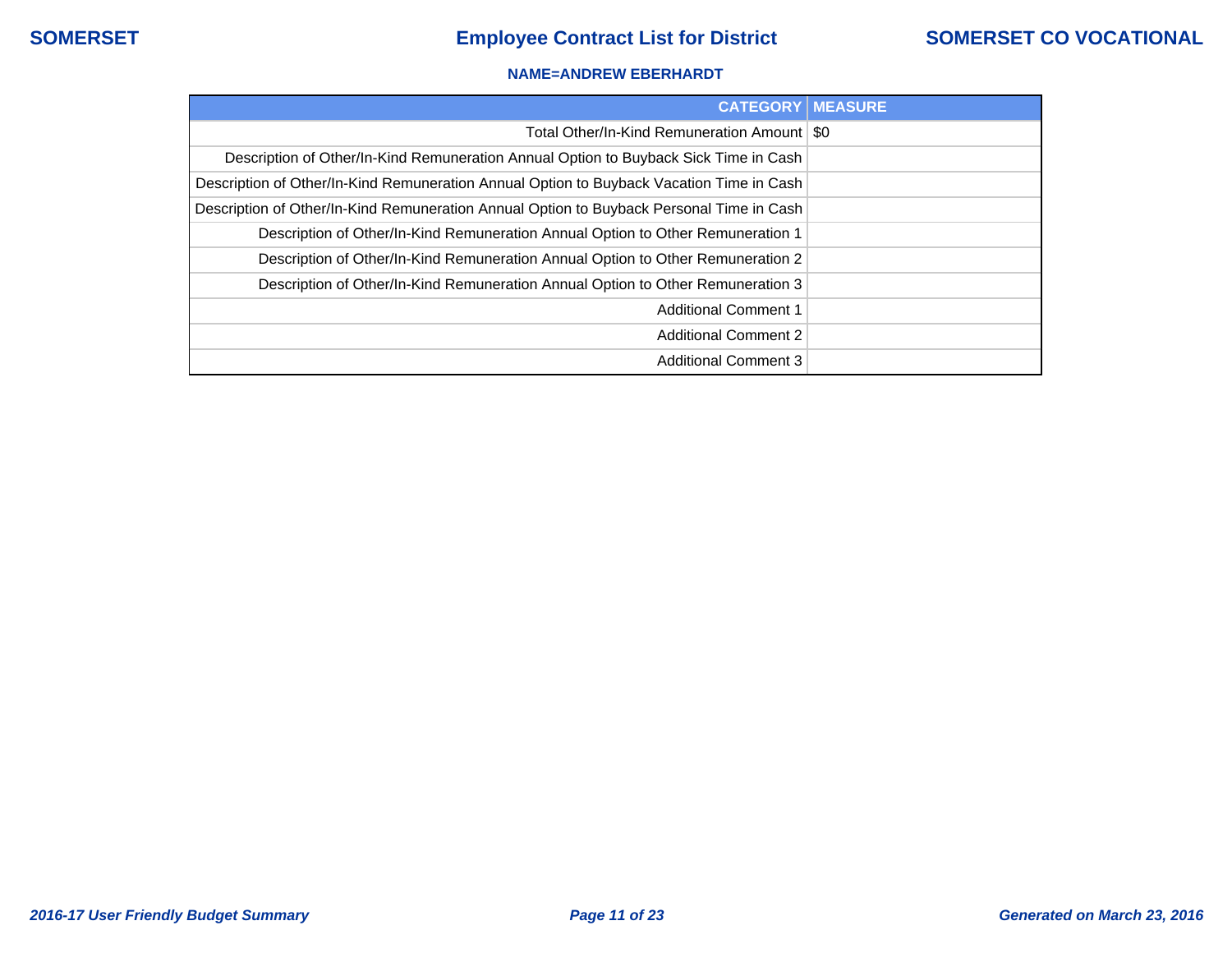### **NAME=CARENE JEGOU**

| <b>CATEGORY</b>                                                                           | <b>MEASURE</b>               |
|-------------------------------------------------------------------------------------------|------------------------------|
| Job Title                                                                                 | <b>Executive Assistant</b>   |
| Job Title II                                                                              | N/A                          |
| <b>Base Annual Salary Amount</b>                                                          | \$80,723                     |
| Full-Time Equivalent (FTE)                                                                | 1.0                          |
| Shared with Another District?                                                             | <sup>N</sup>                 |
| <b>Shared County</b>                                                                      |                              |
| <b>Shared District</b>                                                                    |                              |
| <b>Job Title Other District</b>                                                           |                              |
| Member of Collective Bargaining Unit (CBU)?                                               | -N                           |
| Beginning Date of Contract                                                                | 07/01/15                     |
| End Date of Contract                                                                      | 06/30/16                     |
| Contracted Number of Annual Work Days                                                     | 243                          |
| Contracted Number of Annual Vacation Days                                                 | 22                           |
| Contracted Number of Annual Sick Days                                                     | 15                           |
| Contracted Number of Annual Personal Days                                                 | 3                            |
| Contracted Number of Annual Consulting Days                                               | $\overline{0}$               |
| Number of Other Contracted Non-Working Days                                               | 0                            |
| Description of Other Contracted Non-Working Days                                          |                              |
| <b>Total Allowances Amount</b>                                                            | $\sqrt{50}$                  |
| <b>Total Bonuses Amount</b>                                                               | \$0                          |
| Total Stipends Amount   \$0                                                               |                              |
| District Contributions Above Teacher Contract for Insurance (Health, Dental, Life, Other) | \$11,552                     |
| District Contributions Above Teacher Contract for Retirement Plans                        | \$0                          |
| Total Contractual Post-Employment Benefit Amount                                          | \$24,625                     |
| Contractual Post-Employment Benefit Description of Payout of Sick days                    | 1 FOR 2/MAX 90 DAYS          |
| Contractual Post-Employment Benefit Description of Payout of Vacation days                | PER DIEM - 1/260 MAX 44 DAYS |
| Contractual Post-Employment Benefit Description of Payout of Personal days                | CONVERTED TO SICK DAYS       |
| Contractual Post-Employment Benefit Description of Other Benefits 1                       |                              |
| Contractual Post-Employment Benefit Description of Other Benefits 2                       |                              |
| Contractual Post-Employment Benefit Description of Other Benefits 3                       |                              |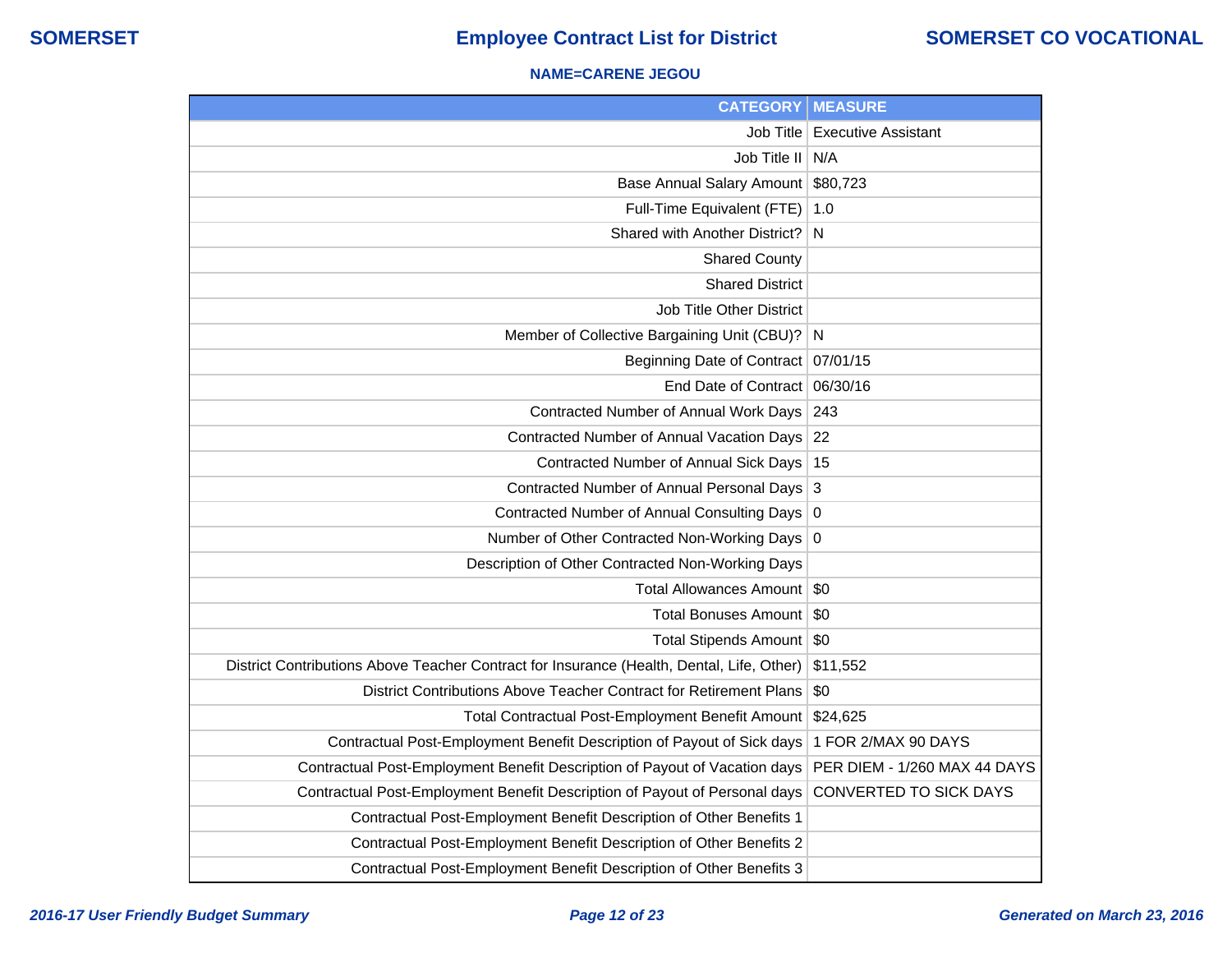### **NAME=CARENE JEGOU**

| <b>CATEGORY MEASURE</b>                                                                  |  |
|------------------------------------------------------------------------------------------|--|
| Total Other/In-Kind Remuneration Amount   \$0                                            |  |
| Description of Other/In-Kind Remuneration Annual Option to Buyback Sick Time in Cash     |  |
| Description of Other/In-Kind Remuneration Annual Option to Buyback Vacation Time in Cash |  |
| Description of Other/In-Kind Remuneration Annual Option to Buyback Personal Time in Cash |  |
| Description of Other/In-Kind Remuneration Annual Option to Other Remuneration 1          |  |
| Description of Other/In-Kind Remuneration Annual Option to Other Remuneration 2          |  |
| Description of Other/In-Kind Remuneration Annual Option to Other Remuneration 3          |  |
| <b>Additional Comment 1</b>                                                              |  |
| <b>Additional Comment 2</b>                                                              |  |
| <b>Additional Comment 3</b>                                                              |  |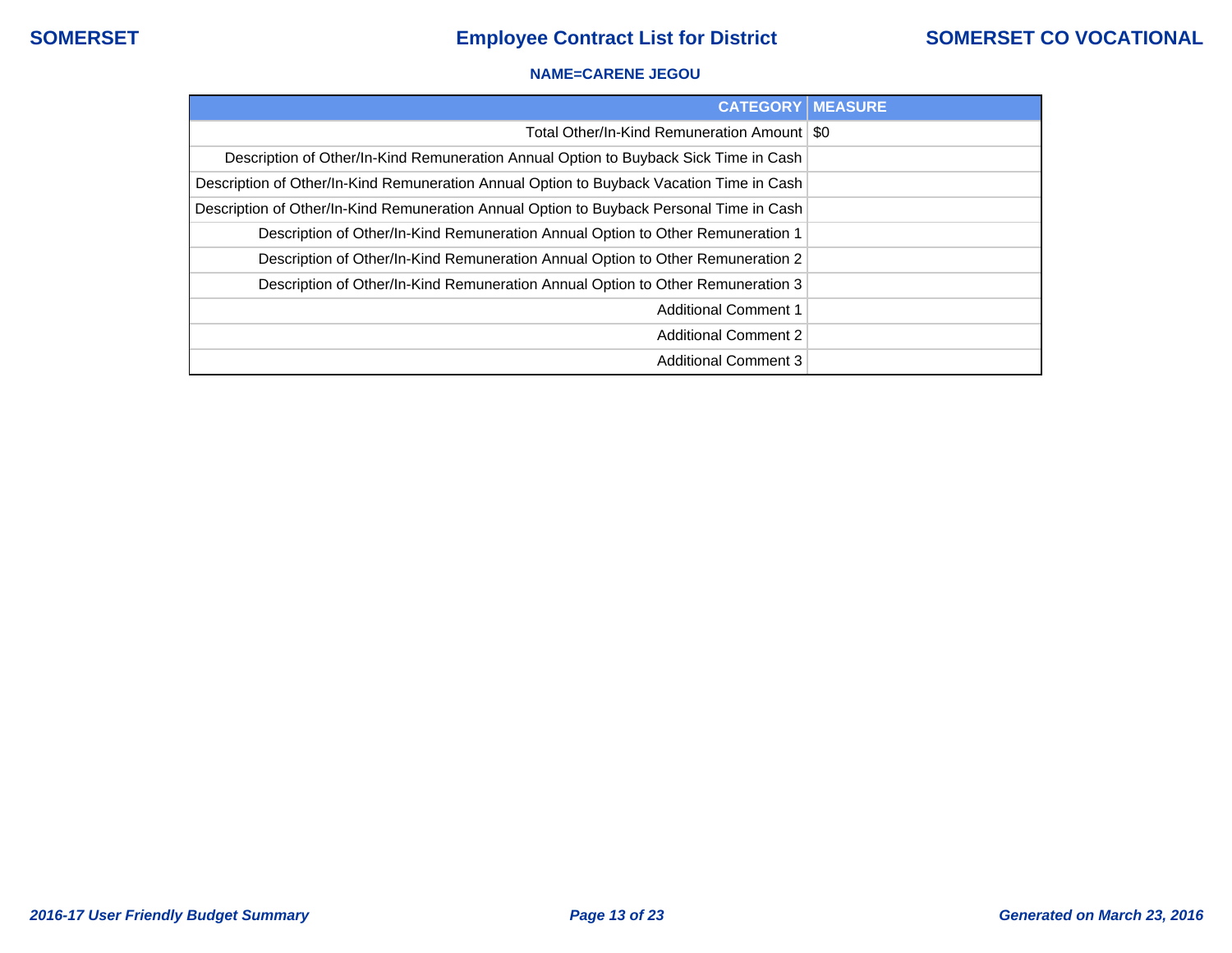### **NAME=CHRYS HARTTRAFT**

| <b>CATEGORY</b>                                                                           | <b>MEASURE</b>                |
|-------------------------------------------------------------------------------------------|-------------------------------|
| Job Title                                                                                 | Superintendent                |
| Job Title II                                                                              | N/A                           |
| <b>Base Annual Salary Amount</b>                                                          | \$164,856                     |
| Full-Time Equivalent (FTE)                                                                | 1.0                           |
| Shared with Another District?                                                             | N                             |
| <b>Shared County</b>                                                                      |                               |
| <b>Shared District</b>                                                                    |                               |
| Job Title Other District                                                                  |                               |
| Member of Collective Bargaining Unit (CBU)?                                               | N                             |
| <b>Beginning Date of Contract</b>                                                         | 07/01/15                      |
| End Date of Contract                                                                      | 06/30/19                      |
| Contracted Number of Annual Work Days                                                     | 243                           |
| Contracted Number of Annual Vacation Days                                                 | 22                            |
| Contracted Number of Annual Sick Days                                                     | 15                            |
| <b>Contracted Number of Annual Personal Days</b>                                          | 3                             |
| <b>Contracted Number of Annual Consulting Days</b>                                        | 0                             |
| Number of Other Contracted Non-Working Days                                               | O                             |
| Description of Other Contracted Non-Working Days                                          |                               |
| Total Allowances Amount                                                                   | \$1,512                       |
| Total Bonuses Amount                                                                      | \$0                           |
| Total Stipends Amount   \$0                                                               |                               |
| District Contributions Above Teacher Contract for Insurance (Health, Dental, Life, Other) | \$11,310                      |
| District Contributions Above Teacher Contract for Retirement Plans                        | \$0                           |
| Total Contractual Post-Employment Benefit Amount                                          | \$28,949                      |
| Contractual Post-Employment Benefit Description of Payout of Sick days                    | 1 FOR 2/MAX 90 DAYS           |
| Contractual Post-Employment Benefit Description of Payout of Vacation days                | PER DIEM 1/260 - MAX 22       |
| Contractual Post-Employment Benefit Description of Payout of Personal days                | <b>CONVERTED TO SICK DAYS</b> |
| Contractual Post-Employment Benefit Description of Other Benefits 1                       |                               |
| Contractual Post-Employment Benefit Description of Other Benefits 2                       |                               |
| Contractual Post-Employment Benefit Description of Other Benefits 3                       |                               |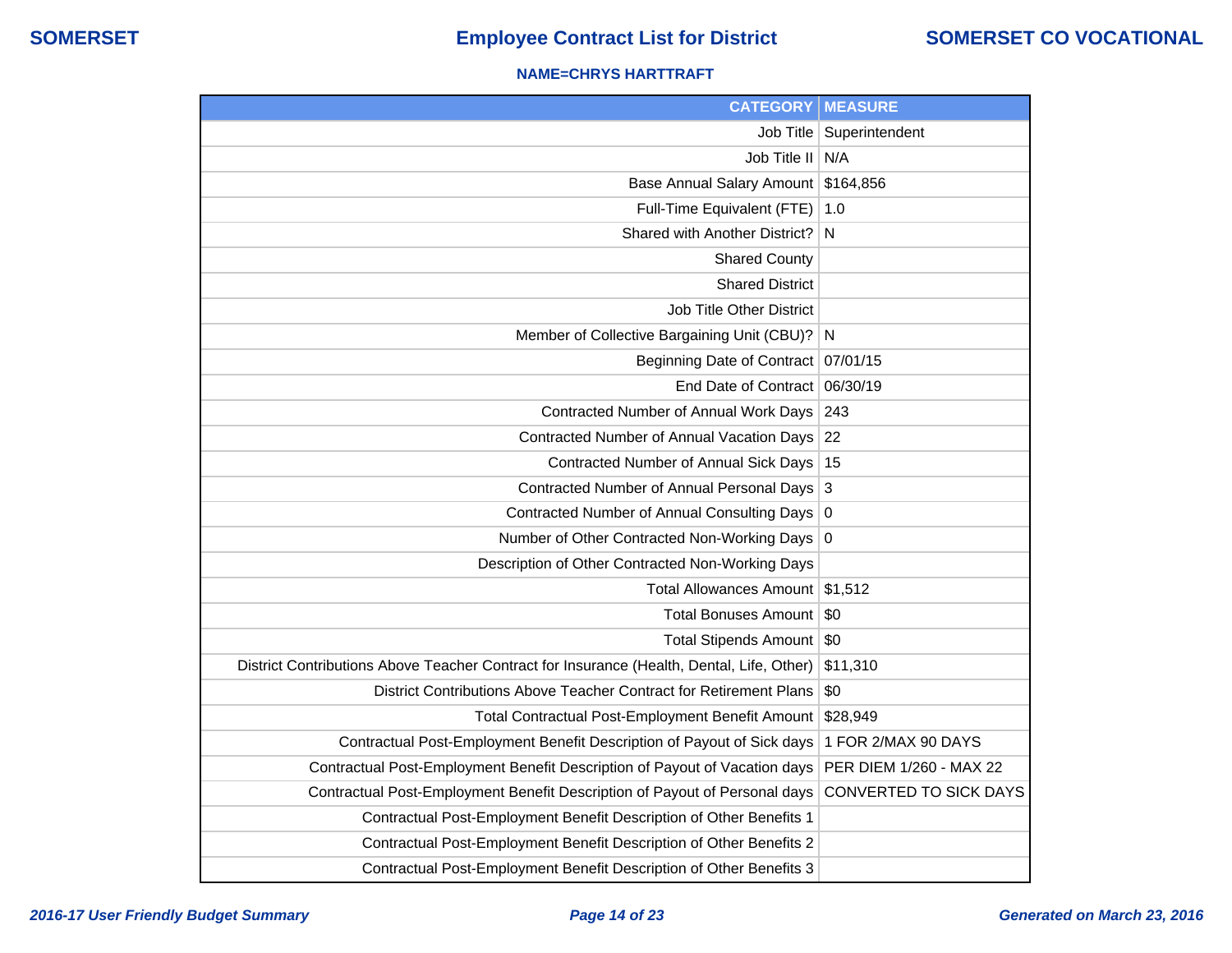### **NAME=CHRYS HARTTRAFT**

| <b>CATEGORY   MEASURE</b>                                                                |  |
|------------------------------------------------------------------------------------------|--|
| Total Other/In-Kind Remuneration Amount   \$0                                            |  |
| Description of Other/In-Kind Remuneration Annual Option to Buyback Sick Time in Cash     |  |
| Description of Other/In-Kind Remuneration Annual Option to Buyback Vacation Time in Cash |  |
| Description of Other/In-Kind Remuneration Annual Option to Buyback Personal Time in Cash |  |
| Description of Other/In-Kind Remuneration Annual Option to Other Remuneration 1          |  |
| Description of Other/In-Kind Remuneration Annual Option to Other Remuneration 2          |  |
| Description of Other/In-Kind Remuneration Annual Option to Other Remuneration 3          |  |
| <b>Additional Comment 1</b>                                                              |  |
| <b>Additional Comment 2</b>                                                              |  |
| <b>Additional Comment 3</b>                                                              |  |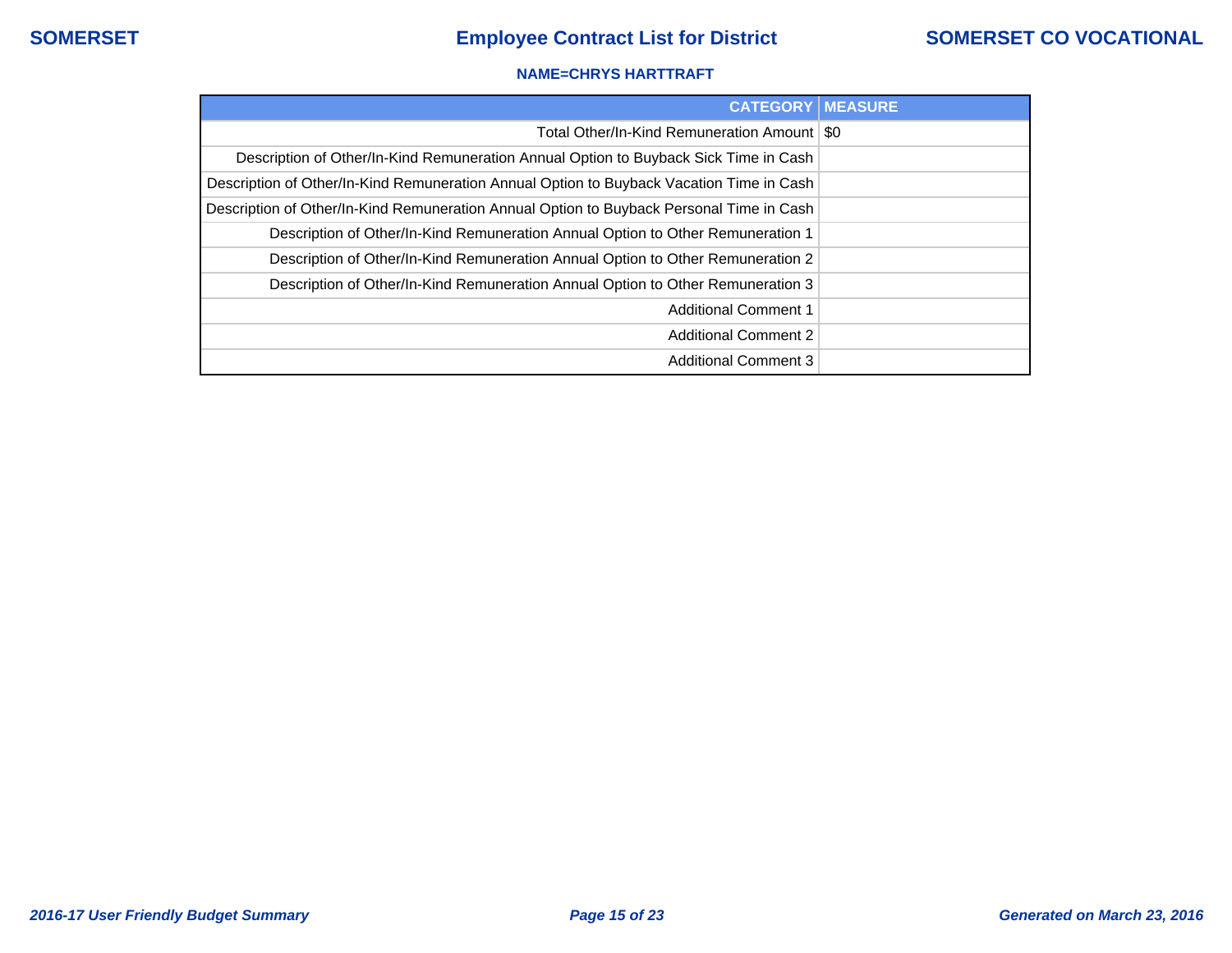### **NAME=DUANE WALLACE**

| <b>CATEGORY   MEASURE</b>                                                                 |                                                     |
|-------------------------------------------------------------------------------------------|-----------------------------------------------------|
|                                                                                           | Job Title   Coordinator/Director/Manager/Supervisor |
| Job Title II N/A                                                                          |                                                     |
| Base Annual Salary Amount \$90,291                                                        |                                                     |
| Full-Time Equivalent (FTE)   1.0                                                          |                                                     |
| Shared with Another District? N                                                           |                                                     |
| <b>Shared County</b>                                                                      |                                                     |
| <b>Shared District</b>                                                                    |                                                     |
| <b>Job Title Other District</b>                                                           |                                                     |
| Member of Collective Bargaining Unit (CBU)? N                                             |                                                     |
| Beginning Date of Contract 07/01/15                                                       |                                                     |
| End Date of Contract 06/30/16                                                             |                                                     |
| Contracted Number of Annual Work Days 243                                                 |                                                     |
| Contracted Number of Annual Vacation Days 22                                              |                                                     |
| Contracted Number of Annual Sick Days   15                                                |                                                     |
| Contracted Number of Annual Personal Days 3                                               |                                                     |
| Contracted Number of Annual Consulting Days 0                                             |                                                     |
| Number of Other Contracted Non-Working Days 0                                             |                                                     |
| Description of Other Contracted Non-Working Days                                          |                                                     |
| Total Allowances Amount   \$900                                                           |                                                     |
| Total Bonuses Amount   \$0                                                                |                                                     |
| Total Stipends Amount   \$0                                                               |                                                     |
| District Contributions Above Teacher Contract for Insurance (Health, Dental, Life, Other) | \$5,361                                             |
| District Contributions Above Teacher Contract for Retirement Plans                        | \$0                                                 |
| Total Contractual Post-Employment Benefit Amount \$26,113                                 |                                                     |
| Contractual Post-Employment Benefit Description of Payout of Sick days                    | 1 FOR 2/MAX 90 DAYS                                 |
| Contractual Post-Employment Benefit Description of Payout of Vacation days                | PER DIEM - 1/260 MAX 44 DAYS                        |
| Contractual Post-Employment Benefit Description of Payout of Personal days                | CONVERTED TO SICK DAYS                              |
| Contractual Post-Employment Benefit Description of Other Benefits 1                       |                                                     |
| Contractual Post-Employment Benefit Description of Other Benefits 2                       |                                                     |
| Contractual Post-Employment Benefit Description of Other Benefits 3                       |                                                     |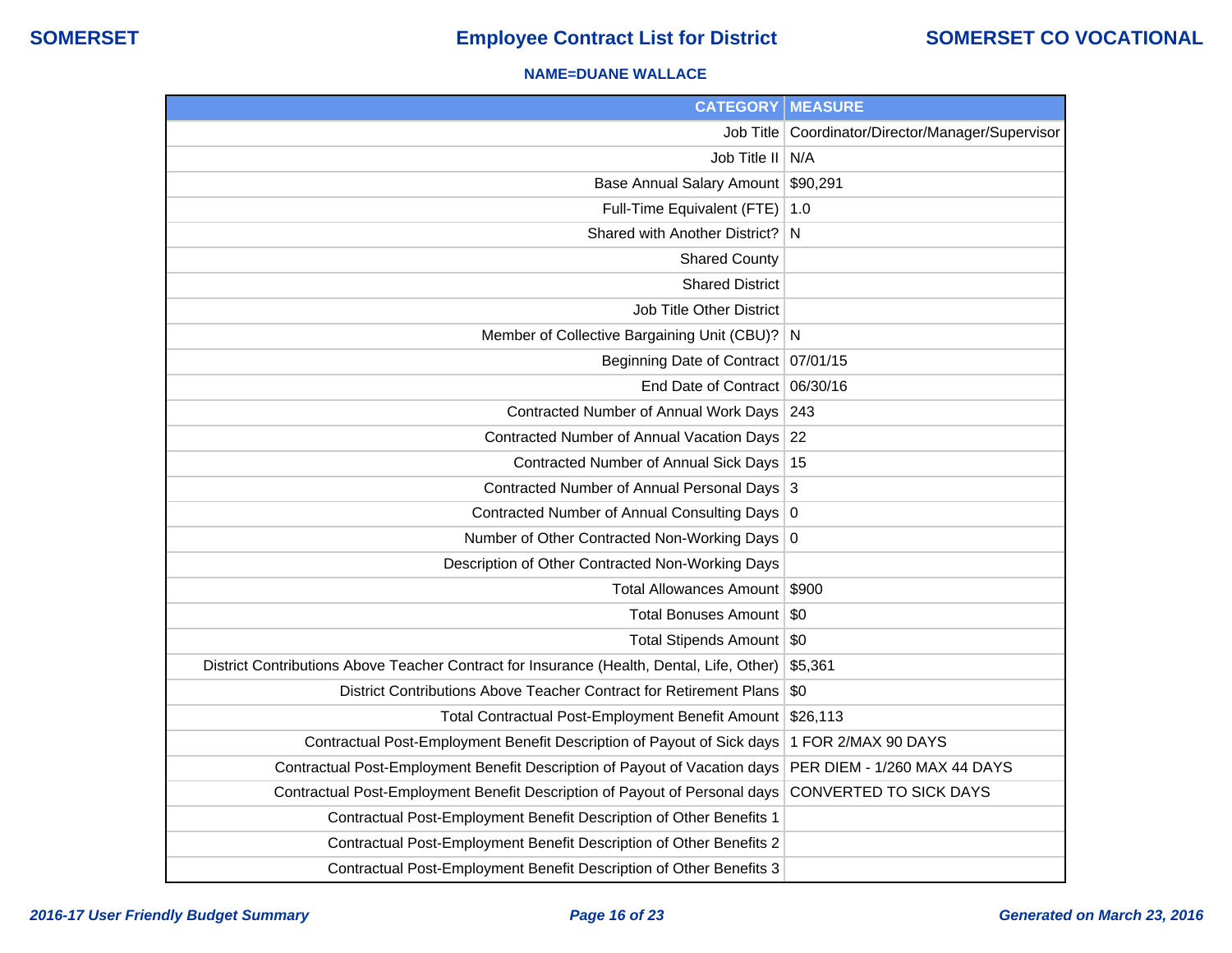### **NAME=DUANE WALLACE**

| <b>CATEGORY   MEASURE</b>                                                                |  |
|------------------------------------------------------------------------------------------|--|
| Total Other/In-Kind Remuneration Amount   \$0                                            |  |
| Description of Other/In-Kind Remuneration Annual Option to Buyback Sick Time in Cash     |  |
| Description of Other/In-Kind Remuneration Annual Option to Buyback Vacation Time in Cash |  |
| Description of Other/In-Kind Remuneration Annual Option to Buyback Personal Time in Cash |  |
| Description of Other/In-Kind Remuneration Annual Option to Other Remuneration 1          |  |
| Description of Other/In-Kind Remuneration Annual Option to Other Remuneration 2          |  |
| Description of Other/In-Kind Remuneration Annual Option to Other Remuneration 3          |  |
| <b>Additional Comment 1</b>                                                              |  |
| <b>Additional Comment 2</b>                                                              |  |
| <b>Additional Comment 3</b>                                                              |  |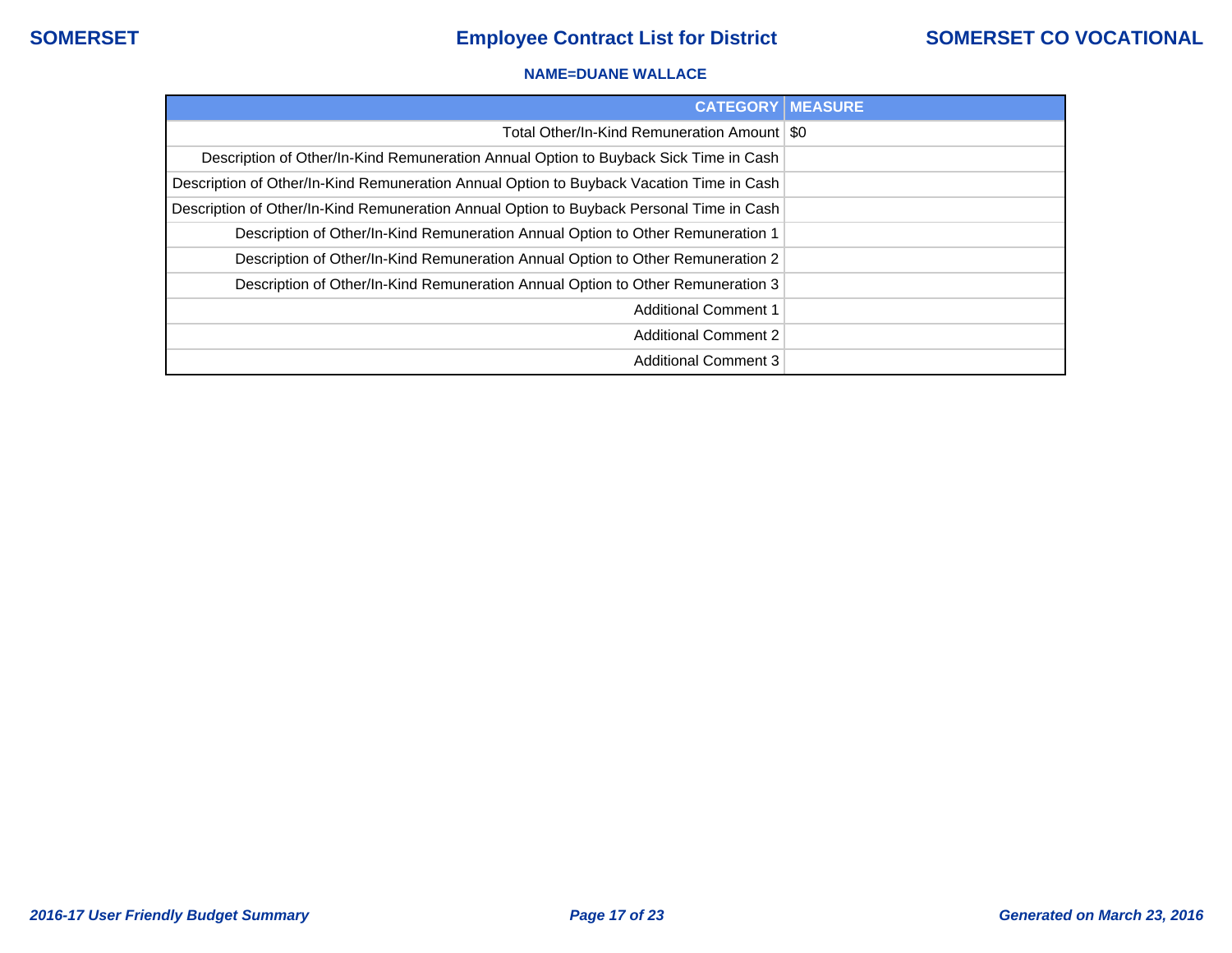### **NAME=MICHAEL KUSCHYK**

| <b>CATEGORY</b>                                                                           | <b>MEASURE</b>                                      |
|-------------------------------------------------------------------------------------------|-----------------------------------------------------|
|                                                                                           | Job Title   Coordinator/Director/Manager/Supervisor |
| Job Title II N/A                                                                          |                                                     |
| Base Annual Salary Amount \$95,301                                                        |                                                     |
| Full-Time Equivalent (FTE)   1.0                                                          |                                                     |
| Shared with Another District?                                                             | N                                                   |
| <b>Shared County</b>                                                                      |                                                     |
| <b>Shared District</b>                                                                    |                                                     |
| <b>Job Title Other District</b>                                                           |                                                     |
| Member of Collective Bargaining Unit (CBU)? N                                             |                                                     |
| Beginning Date of Contract   07/01/15                                                     |                                                     |
| End Date of Contract 06/30/16                                                             |                                                     |
| Contracted Number of Annual Work Days 243                                                 |                                                     |
| Contracted Number of Annual Vacation Days 22                                              |                                                     |
| Contracted Number of Annual Sick Days   15                                                |                                                     |
| Contracted Number of Annual Personal Days 3                                               |                                                     |
| Contracted Number of Annual Consulting Days 0                                             |                                                     |
| Number of Other Contracted Non-Working Days 0                                             |                                                     |
| Description of Other Contracted Non-Working Days                                          |                                                     |
| Total Allowances Amount \$550                                                             |                                                     |
| Total Bonuses Amount   \$0                                                                |                                                     |
| Total Stipends Amount   \$0                                                               |                                                     |
| District Contributions Above Teacher Contract for Insurance (Health, Dental, Life, Other) | \$12,432                                            |
| District Contributions Above Teacher Contract for Retirement Plans                        | \$0                                                 |
| Total Contractual Post-Employment Benefit Amount                                          | \$28,562                                            |
| Contractual Post-Employment Benefit Description of Payout of Sick days                    | 1 FOR 2/MAX 90                                      |
| Contractual Post-Employment Benefit Description of Payout of Vacation days                | PER DIEM - 1/260 MAX 44 DAYS                        |
| Contractual Post-Employment Benefit Description of Payout of Personal days                | CONVERTED TO SICK DAYS                              |
| Contractual Post-Employment Benefit Description of Other Benefits 1                       |                                                     |
| Contractual Post-Employment Benefit Description of Other Benefits 2                       |                                                     |
| Contractual Post-Employment Benefit Description of Other Benefits 3                       |                                                     |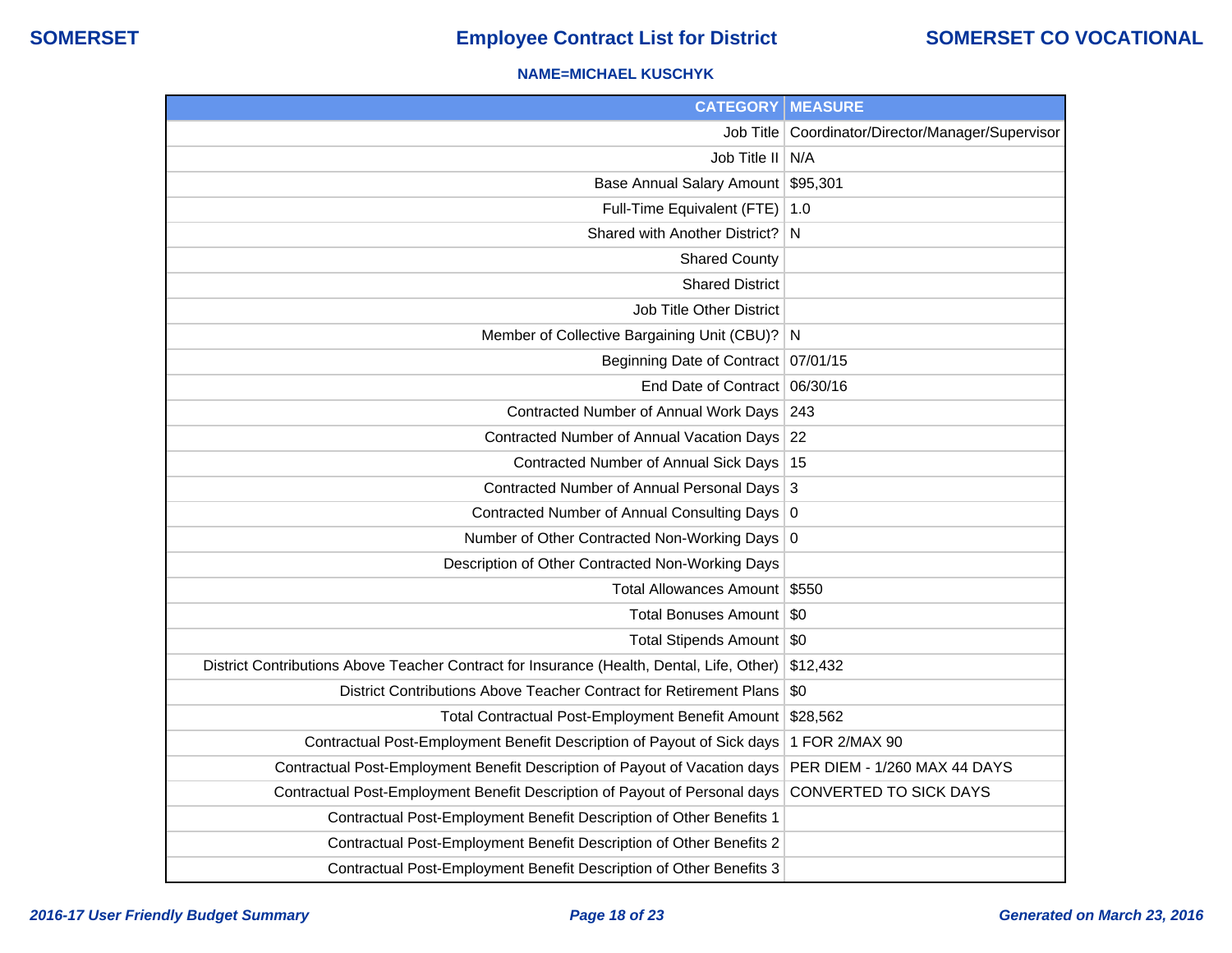### **NAME=MICHAEL KUSCHYK**

| <b>CATEGORY   MEASURE</b>                                                                |  |
|------------------------------------------------------------------------------------------|--|
| Total Other/In-Kind Remuneration Amount   \$0                                            |  |
| Description of Other/In-Kind Remuneration Annual Option to Buyback Sick Time in Cash     |  |
| Description of Other/In-Kind Remuneration Annual Option to Buyback Vacation Time in Cash |  |
| Description of Other/In-Kind Remuneration Annual Option to Buyback Personal Time in Cash |  |
| Description of Other/In-Kind Remuneration Annual Option to Other Remuneration 1          |  |
| Description of Other/In-Kind Remuneration Annual Option to Other Remuneration 2          |  |
| Description of Other/In-Kind Remuneration Annual Option to Other Remuneration 3          |  |
| <b>Additional Comment 1</b>                                                              |  |
| <b>Additional Comment 2</b>                                                              |  |
| <b>Additional Comment 3</b>                                                              |  |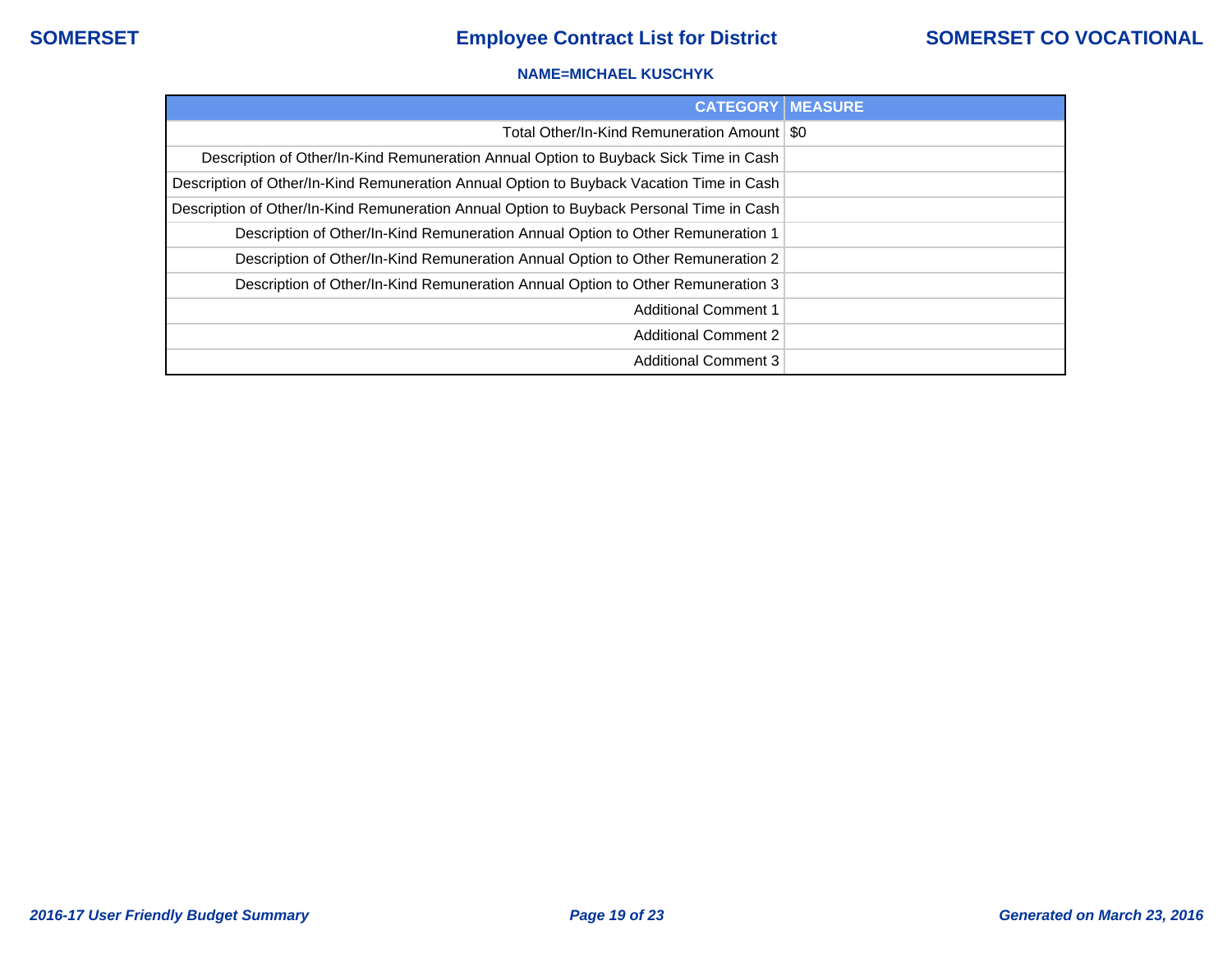### **NAME=RAELENE CATTERSON**

| <b>CATEGORY</b>                                                                           | <b>MEASURE</b>                |
|-------------------------------------------------------------------------------------------|-------------------------------|
| Job Title                                                                                 | <b>Business Administrator</b> |
| Job Title II                                                                              | N/A                           |
| <b>Base Annual Salary Amount</b>                                                          | \$115,000                     |
| Full-Time Equivalent (FTE)                                                                | 1.0                           |
| Shared with Another District?                                                             | N                             |
| <b>Shared County</b>                                                                      |                               |
| <b>Shared District</b>                                                                    |                               |
| Job Title Other District                                                                  |                               |
| Member of Collective Bargaining Unit (CBU)?                                               | <sup>N</sup>                  |
| Beginning Date of Contract 07/01/15                                                       |                               |
| End Date of Contract                                                                      | 06/30/16                      |
| Contracted Number of Annual Work Days                                                     | 243                           |
| Contracted Number of Annual Vacation Days                                                 | 22                            |
| Contracted Number of Annual Sick Days                                                     | 15                            |
| Contracted Number of Annual Personal Days                                                 | $\overline{3}$                |
| <b>Contracted Number of Annual Consulting Days</b>                                        | 0                             |
| Number of Other Contracted Non-Working Days                                               | $\overline{0}$                |
| Description of Other Contracted Non-Working Days                                          |                               |
| <b>Total Allowances Amount</b>                                                            | \$1,720                       |
| <b>Total Bonuses Amount</b>                                                               | \$0                           |
| Total Stipends Amount   \$0                                                               |                               |
| District Contributions Above Teacher Contract for Insurance (Health, Dental, Life, Other) | \$0                           |
| District Contributions Above Teacher Contract for Retirement Plans                        | \$0                           |
| Total Contractual Post-Employment Benefit Amount                                          | \$19,865                      |
| Contractual Post-Employment Benefit Description of Payout of Sick days                    | 1 FOR 2/MAX 90 DAYS           |
| Contractual Post-Employment Benefit Description of Payout of Vacation days                | PER DIEM 1/260 - MAX 22 DAYS  |
| Contractual Post-Employment Benefit Description of Payout of Personal days                | CONVERTED TO SICK DAYS        |
| Contractual Post-Employment Benefit Description of Other Benefits 1                       |                               |
| Contractual Post-Employment Benefit Description of Other Benefits 2                       |                               |
| Contractual Post-Employment Benefit Description of Other Benefits 3                       |                               |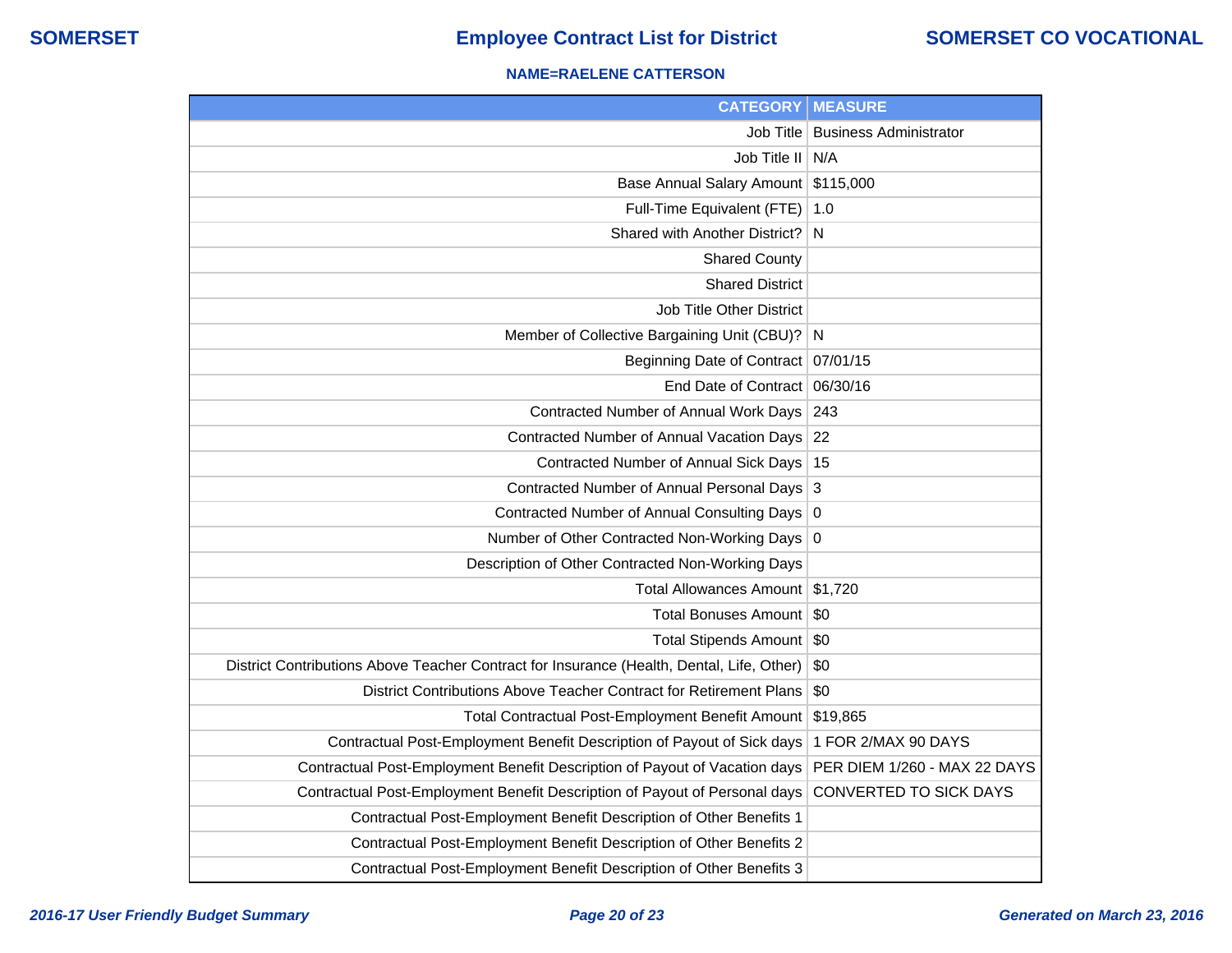### **NAME=RAELENE CATTERSON**

| <b>CATEGORY   MEASURE</b>                                                                |  |
|------------------------------------------------------------------------------------------|--|
| Total Other/In-Kind Remuneration Amount   \$0                                            |  |
| Description of Other/In-Kind Remuneration Annual Option to Buyback Sick Time in Cash     |  |
| Description of Other/In-Kind Remuneration Annual Option to Buyback Vacation Time in Cash |  |
| Description of Other/In-Kind Remuneration Annual Option to Buyback Personal Time in Cash |  |
| Description of Other/In-Kind Remuneration Annual Option to Other Remuneration 1          |  |
| Description of Other/In-Kind Remuneration Annual Option to Other Remuneration 2          |  |
| Description of Other/In-Kind Remuneration Annual Option to Other Remuneration 3          |  |
| <b>Additional Comment 1</b>                                                              |  |
| <b>Additional Comment 2</b>                                                              |  |
| <b>Additional Comment 3</b>                                                              |  |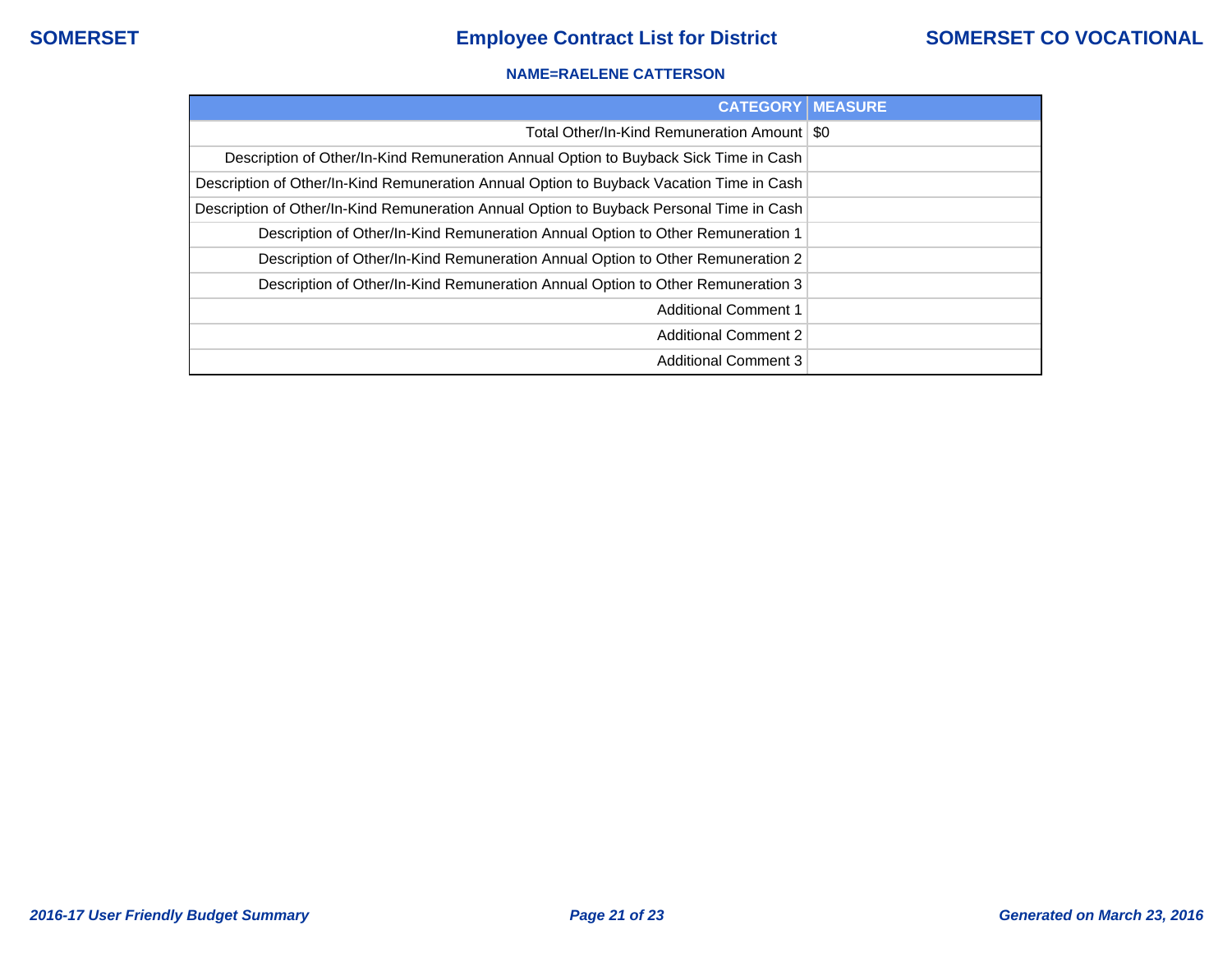### **NAME=VALERIE HART**

| <b>CATEGORY</b>                                                                           | <b>MEASURE</b>                |
|-------------------------------------------------------------------------------------------|-------------------------------|
|                                                                                           | Job Title   Accountant        |
| Job Title II N/A                                                                          |                               |
| <b>Base Annual Salary Amount</b>                                                          | \$82,897                      |
| Full-Time Equivalent (FTE)                                                                | 1.0                           |
| Shared with Another District?                                                             | N                             |
| <b>Shared County</b>                                                                      |                               |
| <b>Shared District</b>                                                                    |                               |
| <b>Job Title Other District</b>                                                           |                               |
| Member of Collective Bargaining Unit (CBU)? N                                             |                               |
| Beginning Date of Contract                                                                | 07/01/15                      |
| End Date of Contract                                                                      | 06/30/16                      |
| Contracted Number of Annual Work Days                                                     | 243                           |
| Contracted Number of Annual Vacation Days                                                 | 22                            |
| Contracted Number of Annual Sick Days                                                     | 15                            |
| Contracted Number of Annual Personal Days                                                 | 3                             |
| Contracted Number of Annual Consulting Days 0                                             |                               |
| Number of Other Contracted Non-Working Days                                               | 0                             |
| Description of Other Contracted Non-Working Days                                          |                               |
| <b>Total Allowances Amount</b>                                                            | \$0                           |
| Total Bonuses Amount                                                                      | \$0                           |
| Total Stipends Amount                                                                     | \$0                           |
| District Contributions Above Teacher Contract for Insurance (Health, Dental, Life, Other) | \$0                           |
| District Contributions Above Teacher Contract for Retirement Plans                        | \$0                           |
| <b>Total Contractual Post-Employment Benefit Amount</b>                                   | \$25,522                      |
| Contractual Post-Employment Benefit Description of Payout of Sick days                    | 1 FOR 2/MAX 90 DAYS           |
| Contractual Post-Employment Benefit Description of Payout of Vacation days                | PER DIEM - 1/260 MAX 44 DAYS  |
| Contractual Post-Employment Benefit Description of Payout of Personal days                | <b>CONVERTED TO SICK DAYS</b> |
| Contractual Post-Employment Benefit Description of Other Benefits 1                       |                               |
| Contractual Post-Employment Benefit Description of Other Benefits 2                       |                               |
| Contractual Post-Employment Benefit Description of Other Benefits 3                       |                               |